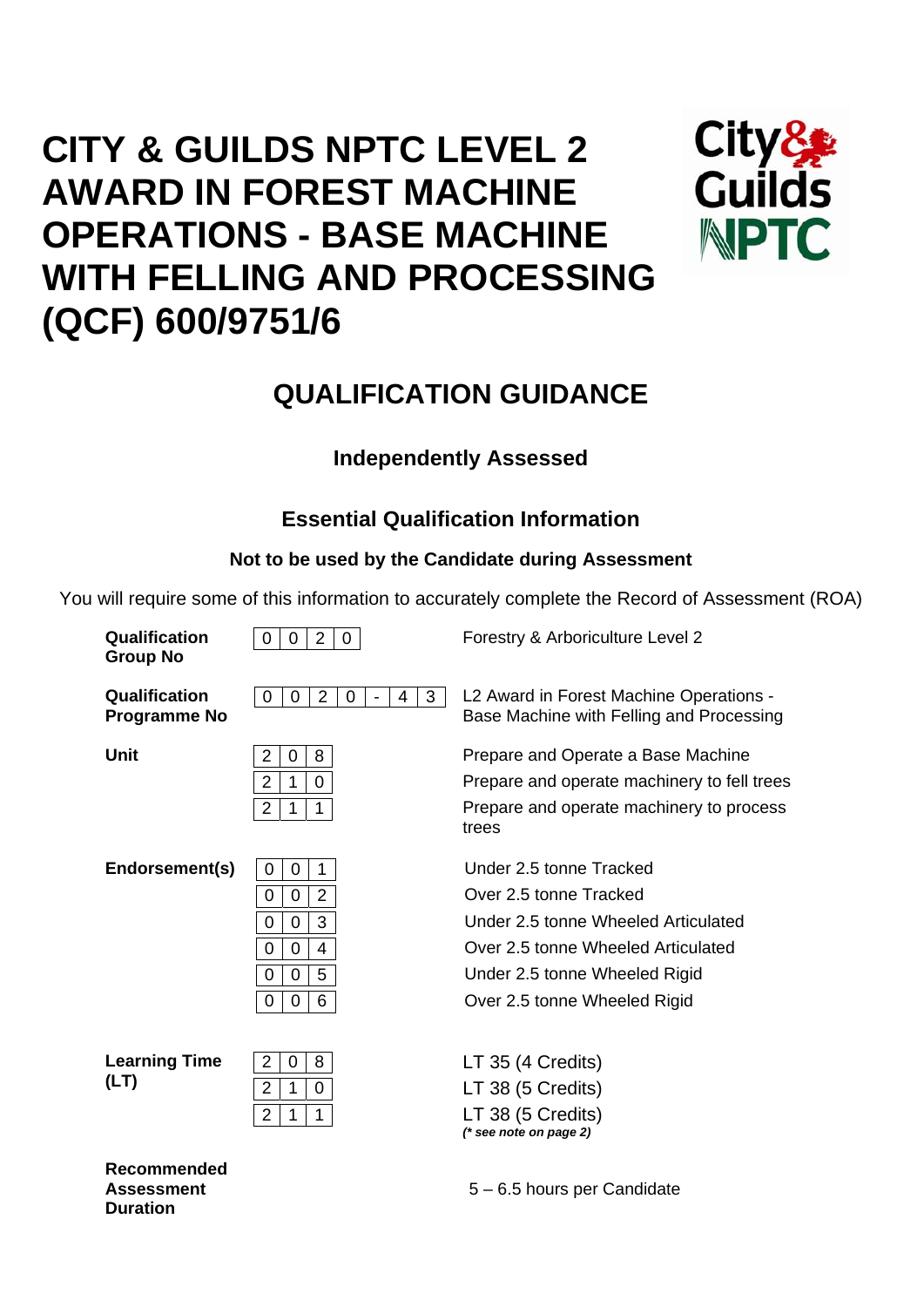### **City and Guilds NPTC Level 2 Award in Forest Machine Operations - Base Machine with Felling and Processing (QCF) Qualification Guidance**

#### **Introduction**

The scheme will be administered by City & Guilds

City & Guilds will:

 Publish - Scheme regulations - Qualification guidance - Training materials - Trainers support materials Approve centres to co-ordinate and administer the scheme Set standards for the training of Verifiers and Assessors Recruit, train and deploy Verifiers Issue certificates to successful Candidates

#### **The Qualification**

The qualification will be awarded to Candidates who achieve the required level of competence in the units to which their certificate relates.

#### **What is the Qualifications and Credit Framework?**

OFQUAL have introduced the Qualifications and Credit Framework (QCF) to increase flexibility for learners and employers. Qualifications may be built up from individual units according to rules of combination. The units are derived from the National Occupational Standards, which are compiled by Lantra SSC, the Sector Skills Council for the Land-based industries.

#### **Instruction**

Attendance at a course of instruction is not a pre-requisite for an application for an assessment but potential Candidates are strongly advised to ensure that they are up to the standards that will be expected of them when they are assessed.

#### **\* Learning Time (LT)**

Learning Time (LT) is a better indicator of the time requirement needed for a candidate to achieve competence in this qualification. It has replaced Guided Learning Hours (GLH) which are defined as *"tutor or teacher led hours"*. LT is defined as **"a notional measure of the learning time a typical learner might be expected to take to complete and achieve all learning outcomes"**. It takes into account prior learning and encompasses: formal learning (including classes, tutorials, on line tuition), coaching and mentoring, practical work, relevant IT activity, information retrieval, expected private study and revision, work-based activity which leads to assessment, practice to achieve competence, formative assessment, programme planning and feedback.

#### **Access to Assessment**

Assessment centres will be responsible for arranging assessment on behalf of the Candidate.

The minimum age limit for Candidates taking Certificates of Competence is 16 years. There is no upper age limit.

The assessment consists of **one** compulsory unit:

| <b>Unit 208</b> | Prepare and Operate a Base Machine<br>Outcome: |                                                                              |  |  |  |  |
|-----------------|------------------------------------------------|------------------------------------------------------------------------------|--|--|--|--|
|                 |                                                | Be able to work safely (B1)<br>Be able to prepare and drive the machine (B2) |  |  |  |  |

- 3. Know how to prepare and drive machine (B3)
- 4. Know relevant health and safety legislation and industry good practice (B4)

Candidates must successfully achieve **all** assessment activities in the above unit.

**Endorsement**: The assessment may be taken on a machine with any type of machine that is

- 001 Under 2.5 tonne Tracked
- 002 Over 2.5 tonne Tracked<br>003 Under 2.5 tonne Wheele
- Under 2.5 tonne Wheeled Articulated
- 004 Over 2.5 tonne Wheeled Articulated
- 005 Under 2.5 tonne Wheeled Rigid 006 Over 2.5 tonne Wheeled Rigid
- 

The certificate will be endorsed accordingly. Candidates are encouraged to take their assessment with different machines to broaden their certification.

#### **Only two endorsements can be taken in any one registration.**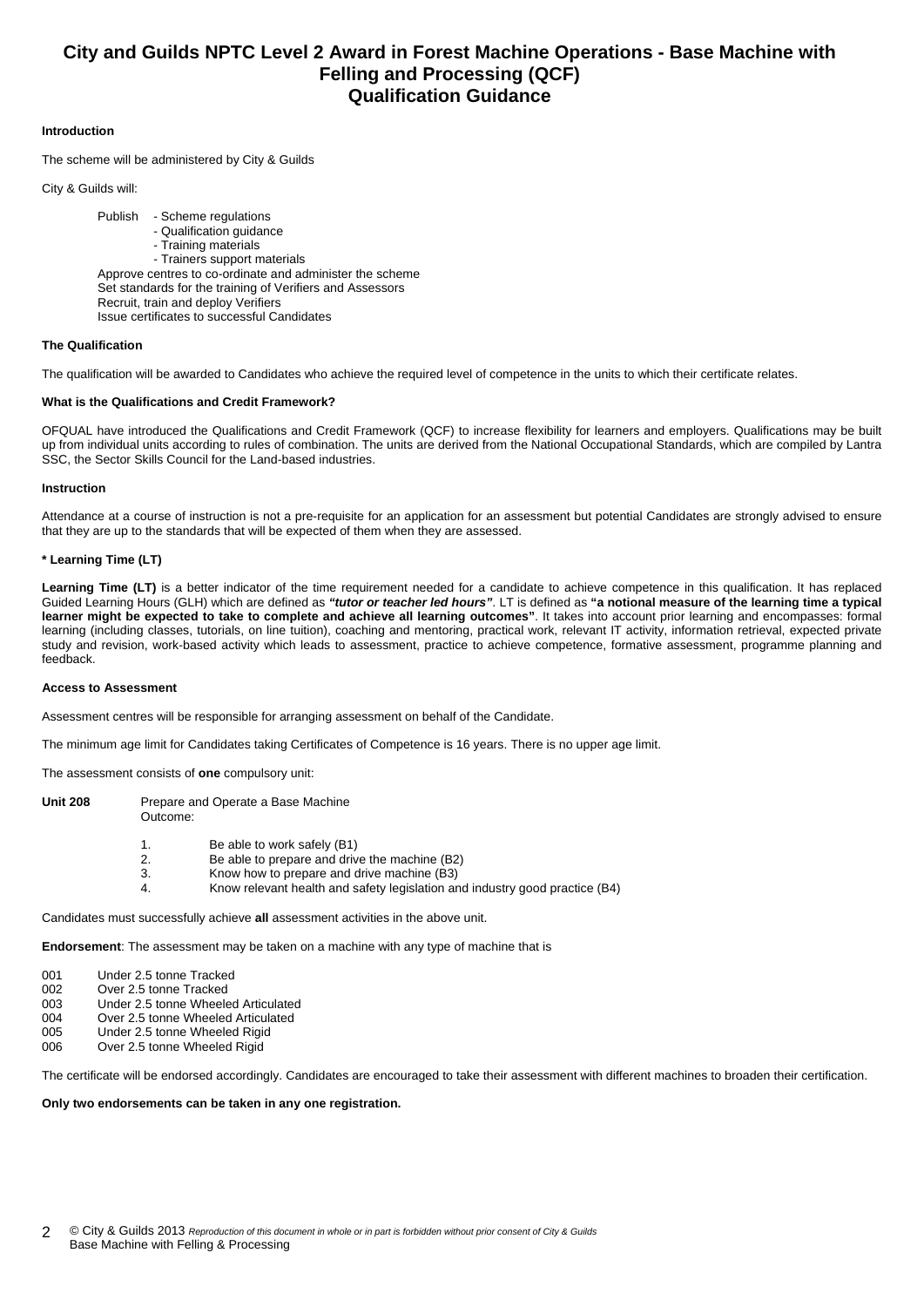#### **Unit 210** Prepare and operate machinery to fell trees Outcome

- 1. Be able to work safely (F1)
- 2. Be able to select and prepare machinery (F2)
- 3. Be able to drive and manoeuvre machinery (F3)<br>4. Be able to fell trees (F4)
- 4. Be able to fell trees (F4)<br>5. Know how to prepare, d
- 5. Know how to prepare, drive and manoeuvre machinery (F5)
- 6. Know how to fell trees (F6)<br>7 Know relevant health and s
- 7. Know relevant health and safety legislation and industry good practice (F7)

| <b>Unit 211</b> | Prepare and operate machinery to process trees<br>Outcome |
|-----------------|-----------------------------------------------------------|
|                 |                                                           |

- 1. Be able to work safely (P1)<br>2. Be able to select and prepa
	- Be able to select and prepare machinery (P2)
- 3. Be able to drive and manoeuvre machinery  $(P3)$ <br>4 Be able to process felled trees  $(P4)$
- Be able to process felled trees (P4)
- 5. Know how to prepare machinery (P5)
- 6. Know how to process trees (P6)
- 7. Know relevant health and safety legislation and industry good practice (P7)

Candidates must successfully achieve **all** assessment activities in all the above Mandatory units.

#### **Quality Assurance**

Verification is a process of monitoring assessment; it is an essential check to confirm that the assessment procedures are being carried out in the way City & Guilds has laid down. The overall aim of verification is to establish a system of quality assurance that is acceptable in terms of both credibility and cost effectiveness.

Approved Assessors will be subject to a regular visit by the verifier at a time when assessments are being undertaken.

A selection of assessment reports completed by the Assessor will be evaluated by a City & Guilds approved verifier.

Compliance with the verification requirements is a pre-requisite for Assessors remaining on the list of approved Assessors.

After assessment has been completed the Qualification Guidance is to be forwarded to the centre and retained by the centre until after the annual centre visit has taken place by a Quality Systems Consultant (QSC).

As part of the quality assurance process, a minimum of **two** observations are required to be undertaken for each qualification that is assessed by a Trainer/Assessor. These will be carried out by an internal Verifier appointed by the Centre. One observation will be conducted in the presence of the Quality Systems Consultant. In respect of risk management, there is an expectation that additional observations up to a maximum of **four** will be carried out for the inexperienced or newly qualified Trainer/Assessor or Assessors.

#### **Performance Evaluation**

The result of each assessment activity is evaluated against the following criteria:

- **M** = Met Meets or exceeds the assessment criteria by displaying a level of practical performance and/or underpinning knowledge. If the Criterion has been MET, a tick ⊠ is to be put in the box provided in the bottom right-hand column of each section.
- **NM** = Not Met Does not satisfy the requirements of the assessment criteria, being unable to perform the practical task satisfactorily or safely or being deficient in underpinning knowledge. If the Criterion is NOT MET, a cross  $\boxtimes$  is to be put in the box provided in the bottom right-hand column of each section.

#### **Appeals and Equal opportunities**

Centres must have their own auditable, appeals procedures. If a Candidate is not satisfied with the examination conditions or a Candidate feels the opportunity for examination is being denied, the Centre Manager should, in the first instance, address the problem. If, however the problem cannot be resolved, City & Guilds will arbitrate and an external verifier may be approached to offer independent advice. All appeals must be clearly documented by the Centre Manager and made available to the external verifier or City & Guilds if advice is required.

Should occasions arise when centres are not satisfied with any aspect of the external verification process, they should contact Verification Services at City & Guilds.

Access to the qualification is open to all, irrespective of gender, race, creed, age or special needs. The Centre Manager should ensure that no learner is subjected to unfair discrimination on any grounds in relation to access to assessment and to the fairness of the assessment. QCA requires City & Guilds to monitor centres to check whether equal opportunities policies are being adhered to.

#### **Validation of Equipment**

A Manufacturer's instruction book or operator's manual should be available for the Candidate to use during the assessment if required.

Vehicles must comply with department of Transport and road Traffic acts where relevant.

Any appropriate item of machinery complying with current legal requirements is acceptable for the assessment, provided it is suitably equipped for **all** assessment activities to be carried out.

#### **Additional Information**

May be sought from the relevant manufacturer's operator manuals or any other appropriate training or safety publication.

© City & Guilds 2013 *Reproduction of this document in whole or in part is forbidden without prior consent of City & Guilds*  Base Machine with Felling & Processing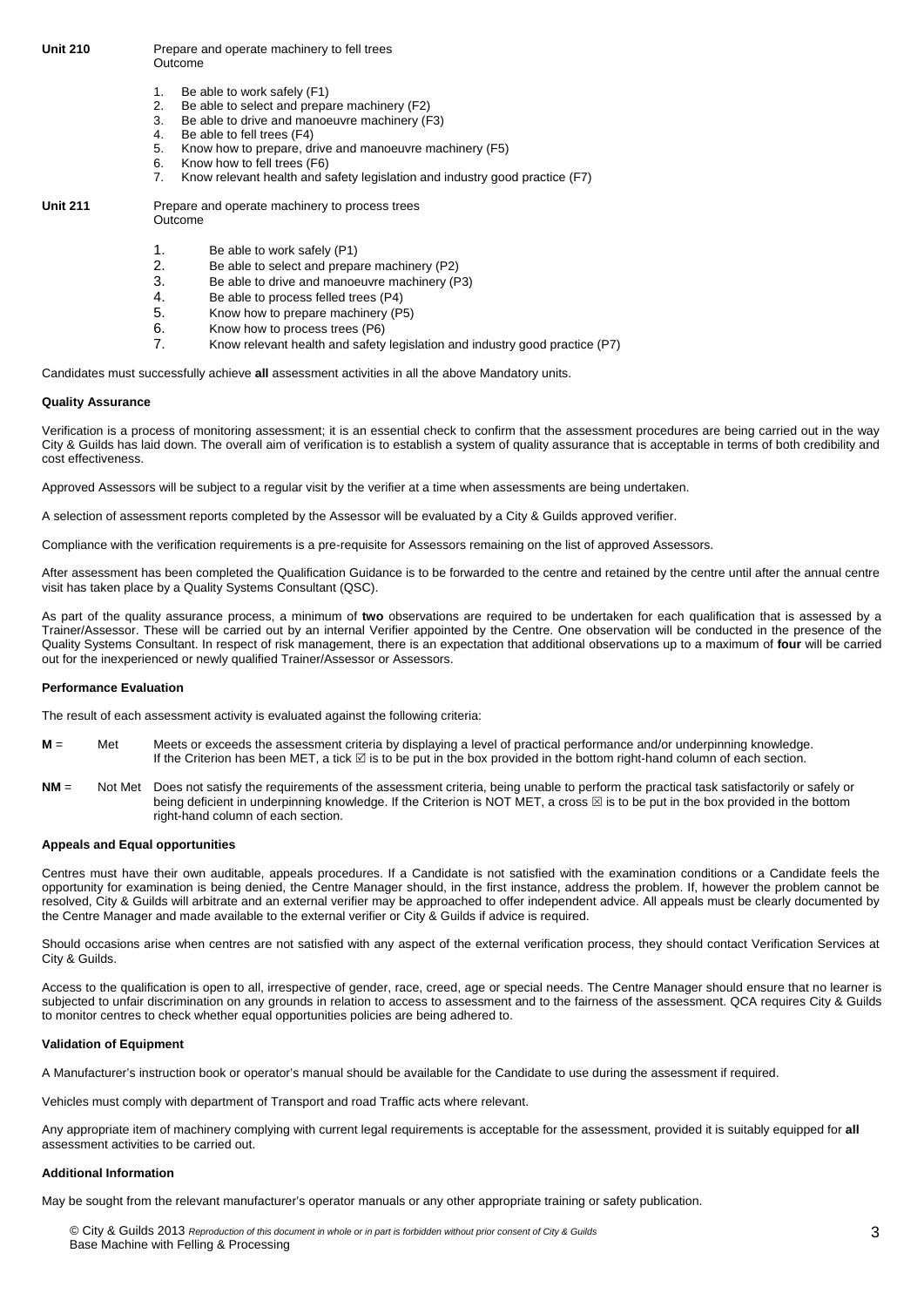Questions should be related to the background or employment aspirations of the candidate and, where possible, product labels used should be representative of products typically used in that sector or industry.

Candidates who undertake this assessment and have met the requirements are reminded of their legal obligation to receive/undertake appropriate additional training in the use of any equipment that differs from that used during the assessment, but which they are nevertheless qualified to use.

#### **Assessment Guidance for the Trainer/Assessor**

This qualification can only be assessed by an Assessor who is suitably qualified and meets the requirements of the awarding body. The Assessor must be independent **and cannot have been involved with the training of the Candidate**. Please see City & Guilds Centre Manual for guidance.

The Candidate is to be notified of the place and time of assessment and when formal assessment commences and ceases.

Assessors are reminded that assessment is a formal process and that assessment must be carried out using this Qualification Guidance. All relevant assessment criteria must be assessed against the criterion as specified in the Qualification Guidance. Assessment will be carried out by direct observation and by oral questioning of the Candidate. **Where a specific number of responses are required theses may include other suitable answers not specified if they are deemed to be correct by the Assessor**. The performance of the Candidate is to be recorded on the Qualification Guidance as directed by completing the tick boxes. Space has been provided on the Qualification Guidance for the person assessing to record relevant information which can be utilised to provide feedback to the Candidate. After assessment has been completed the Qualification Guidance document is to be retained by the assessor and provided if required by a Quality Systems consultant (QSC).

#### **Assessment Guidance for Candidate**

A list of registered assessment centres is available from City & Guilds Land Based Services. ([www.nptc.org.uk\)](http://www.nptc.org.uk/)

Assessment is a process by which it is confirmed that the candidate is competent in the unit(s) within the award to which the assessment relates. It is the process of collecting evidence about his/her capabilities and judging whether that evidence is sufficient to attribute competence.

The Candidate must be registered through the City & Guilds approved assessment centre for this qualification prior to the assessment.

The results of the assessment will be recorded on the Record of Assessment form (ROA).

- The qualification guidance contains criteria relating to: • Observation of practical performance
	-
	- Assessment of underpinning knowledge

#### **Safe Practice:**

- 1. Assessors must hold a current 'First Aid at Work' Certificate.
- 2. It is strongly recommended that Candidates hold at least a recent, recognised 'Emergency First Aid' Training Certificate.
- 3. All forest machines used in the assessments must comply with relevant Arboriculture and Forestry Advisory Group (AFAG) Safety Guides
- 4. Candidates should be familiar with the machine that they are going to operate.
- 5. Appropriate Personal Protective Equipment (PPE) must be worn at all times.
- 6. A First Aid kit meeting current regulations, of the appropriate size for the number of persons on site, must be available.
- 7. The Assessor must ensure a Risk Assessment is carried out, and sufficient control measures implemented.
- 8. Any necessary permissions must have been granted, and notifications made as appropriate: (e.g. Forestry Commission, Forest Enterprise, Private owners etc).
- 9. All equipment being used for this assessment must comply with relevant requirements of the Provision and Use of Work Equipment Regulations (PUWER) 1998 and Lifting Operations and Lifting Equipment Regulations (LOLER) 1998.
- 10. Information may be sought from the relevant operator manuals or any other appropriate training or safety publication.
- 11. Provision must be made to avoid the risk of environmental pollution and adequate control measures must be implemented. (a suitable response kit to be available on the machine)
- 12. It is the responsibility of the Assessor and the Candidate to ensure that any additional requirements and provisions are met as relevant to this qualification.
- 13. Whenever the Candidate leaves the base machine, the parking brake must be applied.
- 14. When the Base Machine is parked and left unattended, or any attachments/detachments of equipment, must carry out the safe stop procedure.
- 15. The Base Machine must be operated in such a way that the Candidate, Assessor, other persons or equipment are not endangered.
- 16. All ancillary equipment, when detached must be left in a safe and stable condition.
- 17. Candidates must comply with current regulations when working at heights regulations 2005 amended
- 18. The assessment is carried out in accordance with the safety guidelines laid down in Arboriculture and Forestry Advisory Group (AFAG) Safety Guides, Health and Safety publications and current machinery directives.
- 19. A breach of Health and Safety that puts any person at risk during the assessment process will result in the assessment being terminated and the Candidate not meeting the required standard
- 20. Initial tonnage is measured on unladen vehicle weight

#### **Validation of Equipment:**

Any Base Machine complying with industry guidance and European directives is acceptable for the test, provided it is suitably equipped for **all** assessment activities to be carried out. Where a ROPs structure is fitted, an operator seat restraint is in place and functional.

**Any machine that can lift or suspend the load above the operator, who isn't protected by adequate/suitable FOPS and OPS, will be required to produce a current LOLER certificate to the Assessor** 

**Published by City & Guilds Building 500 Abbey Park Stareton Warwickshire CV8 2LY** 

**T +44 (0)24 7685 7300 F +44 (0)24 7669 6128 [www.nptc.org.uk](http://www.nptc.org.uk/) e-mail: [information@cityandguilds.com](mailto:information@cityandguilds.com)**

#### **City & Guilds is a registered charity established to promote education and training**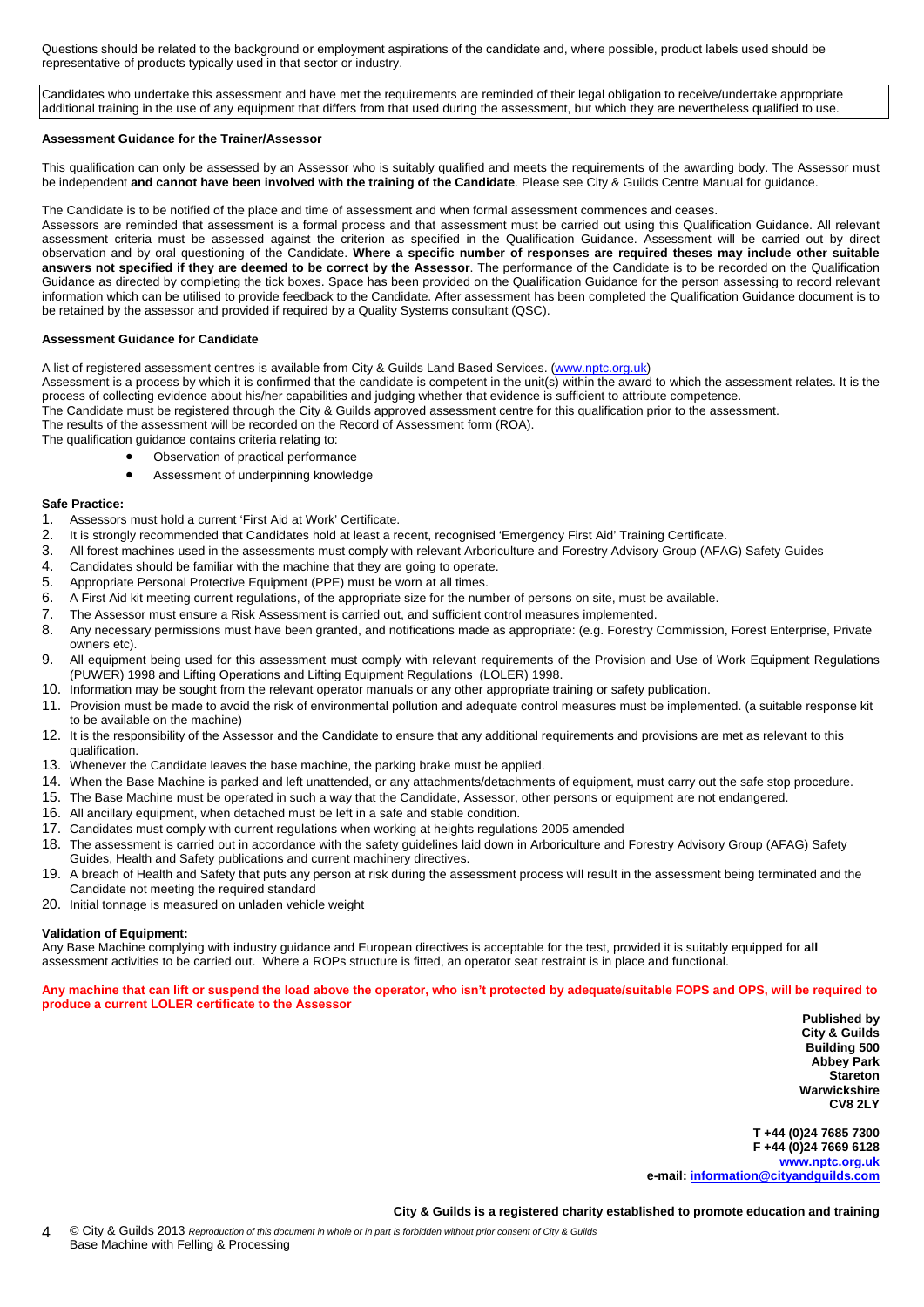| <b>Candidate A</b><br>Name:      |                                                                                                                |                                                                                                    | <b>Start Time:</b><br><b>Duration:</b><br>Date: |                                                                                                                                                                                                                                                                                                                                                                                               |                                                                                                                                                                                                                                  |                  |                                                                                                                      |                                                                                                                 |                                                                                                                           |                                                                                                                                |  |
|----------------------------------|----------------------------------------------------------------------------------------------------------------|----------------------------------------------------------------------------------------------------|-------------------------------------------------|-----------------------------------------------------------------------------------------------------------------------------------------------------------------------------------------------------------------------------------------------------------------------------------------------------------------------------------------------------------------------------------------------|----------------------------------------------------------------------------------------------------------------------------------------------------------------------------------------------------------------------------------|------------------|----------------------------------------------------------------------------------------------------------------------|-----------------------------------------------------------------------------------------------------------------|---------------------------------------------------------------------------------------------------------------------------|--------------------------------------------------------------------------------------------------------------------------------|--|
| <b>Candidate B</b>               | Name:                                                                                                          |                                                                                                    | Date:                                           |                                                                                                                                                                                                                                                                                                                                                                                               | <b>Start Time:</b>                                                                                                                                                                                                               | <b>Duration:</b> |                                                                                                                      |                                                                                                                 |                                                                                                                           |                                                                                                                                |  |
| <b>Candidate C</b>               | Name:                                                                                                          |                                                                                                    | Date:                                           |                                                                                                                                                                                                                                                                                                                                                                                               | <b>Start Time:</b>                                                                                                                                                                                                               | <b>Duration:</b> |                                                                                                                      |                                                                                                                 |                                                                                                                           |                                                                                                                                |  |
|                                  | <b>Candidate D</b><br>Name:                                                                                    |                                                                                                    |                                                 | Date:                                                                                                                                                                                                                                                                                                                                                                                         | <b>Start Time:</b>                                                                                                                                                                                                               | <b>Duration:</b> |                                                                                                                      |                                                                                                                 |                                                                                                                           |                                                                                                                                |  |
| <b>CRITERIA</b><br><b>NUMBER</b> | <b>ASSESSMENT</b><br><b>CRITERIA</b>                                                                           | <b>ASSESSOR</b><br><b>GUIDANCE</b>                                                                 |                                                 |                                                                                                                                                                                                                                                                                                                                                                                               | <b>ASSESSMENT</b><br><b>ACTIVITIES</b>                                                                                                                                                                                           |                  | <b>CANDIDATE</b><br>$\overline{c}$<br>$\, {\bf B}$<br>A                                                              |                                                                                                                 |                                                                                                                           | D                                                                                                                              |  |
| 4.4<br><b>B4</b>                 | Outline the emergency<br>planning procedures<br>relevant to the working<br>area                                | The Candidate to state<br>five factors in emergency<br>planning                                    |                                                 | include:<br>location name<br>$\bullet$<br>grid reference<br>$\bullet$<br>designated meeting place<br>$\bullet$<br>site location name<br>$\bullet$<br>nearest access point<br>$\bullet$<br>street name/district<br>$\bullet$<br>type of access<br>$\bullet$<br>$\bullet$<br>$\bullet$<br>$\bullet$<br>$\bullet$<br>$\bullet$<br>your own contact number<br>$\bullet$                           | Emergency planning procedures for a site could<br>suitable helicopter landing area<br>phone number of nearest doctor<br>location and phone number of nearest<br>accident and emergency hospital<br>works manager contact details |                  | $\Box$<br>$\Box$<br>$\Box$<br>□<br>□<br>$\Box$<br>$\Box$<br>$\Box$<br>$\Box$<br>$\Box$<br>$\Box$<br>$\Box$<br>$\Box$ | $\Box$<br>$\Box$<br>$\Box$<br>□<br>□<br>$\Box$<br>$\Box$<br>$\Box$<br>$\Box$<br>$\Box$<br>$\Box$<br>□<br>$\Box$ | $\Box$<br>$\Box$<br>$\Box$<br>$\Box$<br>$\Box$<br>$\Box$<br>$\Box$<br>$\Box$<br>□<br>$\Box$<br>$\Box$<br>$\Box$<br>$\Box$ | $\Box$<br>$\Box$<br>$\Box$<br>$\Box$<br>$\Box$<br>$\Box$<br>$\Box$<br>$\Box$<br>$\Box$<br>$\Box$<br>$\Box$<br>$\Box$<br>$\Box$ |  |
|                                  |                                                                                                                |                                                                                                    |                                                 |                                                                                                                                                                                                                                                                                                                                                                                               | Met $\checkmark$ Not Met X                                                                                                                                                                                                       |                  |                                                                                                                      |                                                                                                                 |                                                                                                                           |                                                                                                                                |  |
| 1.1<br>B/F/P1                    | Identify the hazards<br>and risks associated<br>with the working area,<br>the proposed work and<br>the machine | The Candidate to state<br>four hazards and three<br>risks with the working<br>area/work to be done |                                                 | relevant to:<br>The work area/work to be done<br>Hazards<br>power lines<br>$\bullet$<br>terrain<br>$\bullet$<br>access routes<br>$\bullet$<br>chain shot<br>$\bullet$<br>risk zones<br>$\bullet$<br>struck by timber<br>$\bullet$<br>$\bullet$                                                                                                                                                | Identify hazards (anything with the potential to<br>cause harm) and risks (who might be harmed),                                                                                                                                 |                  | Ц<br>$\Box$<br>⊔<br>□<br>$\Box$<br>$\Box$<br>$\Box$                                                                  | ⊔<br>$\Box$<br>$\Box$<br>$\Box$<br>$\Box$<br>$\Box$<br>$\Box$                                                   | $\Box$<br>□<br>$\Box$<br>$\Box$<br>$\Box$<br>$\Box$<br>$\Box$                                                             | $\Box$<br>□<br>$\Box$<br>$\Box$<br>$\Box$<br>$\Box$<br>$\Box$                                                                  |  |
|                                  |                                                                                                                | The Candidate to state<br>four hazards and three<br>risks for the machine                          |                                                 | <b>Risks</b><br>operator<br>$\bullet$<br>others on site<br>$\bullet$<br>public<br>$\bullet$<br>other machine operators<br>$\bullet$<br>$\bullet$<br>The machine<br>Hazards<br>struck by machine<br>$\bullet$<br>access and egress<br>$\bullet$<br>moving parts<br>$\bullet$<br>hot surfaces<br>$\bullet$<br>working at heights<br>$\bullet$<br>high pressure fluids<br>$\bullet$<br>$\bullet$ |                                                                                                                                                                                                                                  |                  | $\Box$<br>$\Box$<br>$\Box$<br>$\Box$<br>$\Box$<br>$\Box$<br>□<br>$\Box$<br>□<br>$\Box$<br>$\Box$<br>П                | $\Box$<br>$\Box$<br>$\Box$<br>$\Box$<br>$\Box$<br>$\Box$<br>$\Box$<br>$\Box$<br>$\Box$<br>$\Box$<br>$\Box$      | $\Box$<br>$\Box$<br>$\Box$<br>$\Box$<br>$\Box$<br>$\Box$<br>$\Box$<br>$\Box$<br>$\Box$<br>$\Box$<br>$\Box$<br>□           | $\Box$<br>$\Box$<br>$\Box$<br>$\Box$<br>$\Box$<br>$\Box$<br>$\Box$<br>$\Box$<br>$\Box$<br>$\Box$<br>$\Box$<br>$\Box$           |  |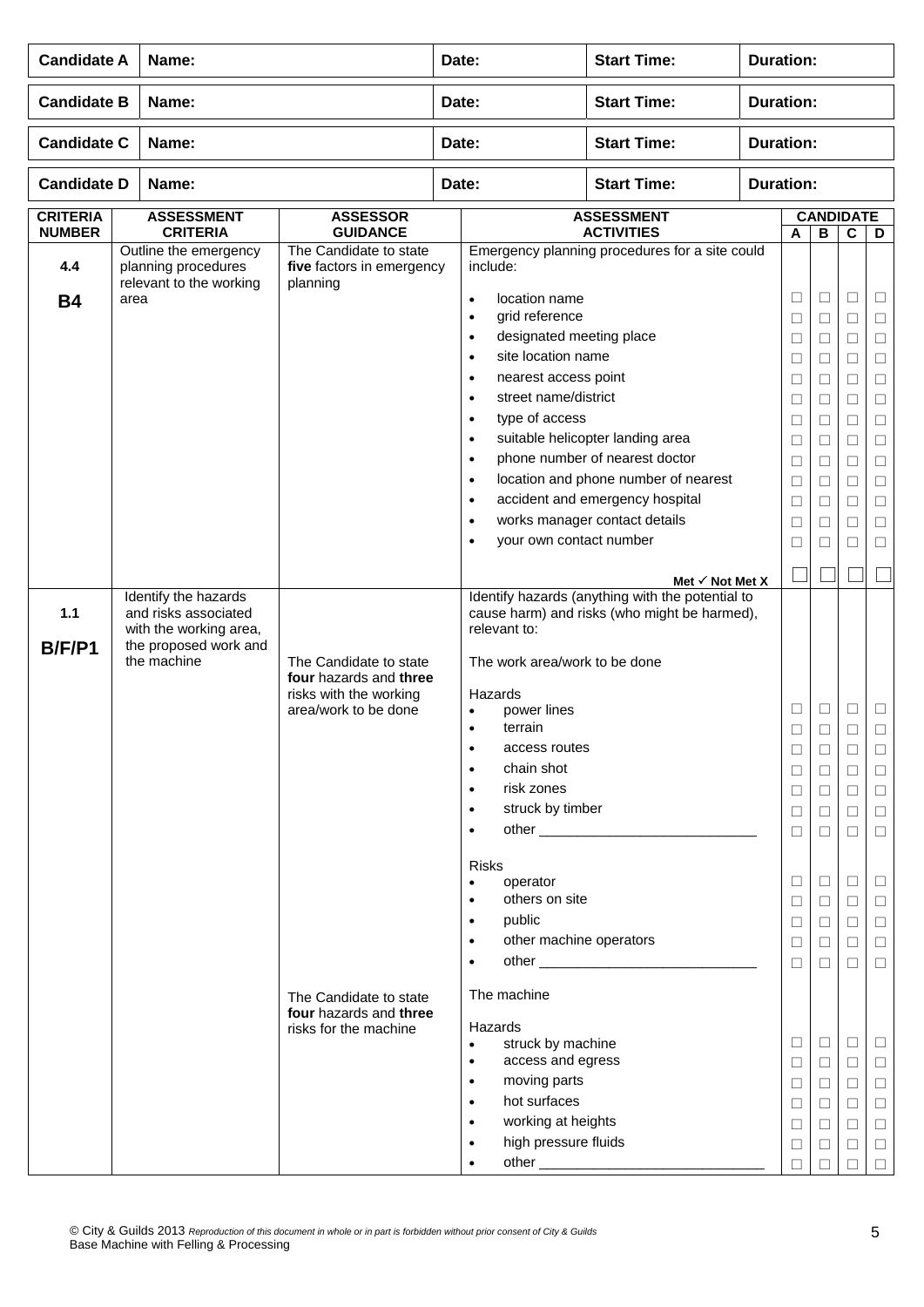| <b>CRITERIA</b>        | <b>ASSESSMENT</b>                                                                 | <b>ASSESSOR</b>                                                                             | <b>ASSESSMENT</b>                                                                                                                                                                                                                          | <b>CANDIDATE</b> |        |        |        |  |
|------------------------|-----------------------------------------------------------------------------------|---------------------------------------------------------------------------------------------|--------------------------------------------------------------------------------------------------------------------------------------------------------------------------------------------------------------------------------------------|------------------|--------|--------|--------|--|
| <b>NUMBER</b>          | <b>CRITERIA</b>                                                                   | <b>GUIDANCE</b>                                                                             | <b>ACTIVITIES</b>                                                                                                                                                                                                                          | A                | в      | C      | D      |  |
|                        |                                                                                   |                                                                                             | <b>Risks</b>                                                                                                                                                                                                                               |                  |        |        |        |  |
| 1.1 cont               |                                                                                   |                                                                                             | public<br>$\bullet$                                                                                                                                                                                                                        | □                | □      | □      | $\Box$ |  |
|                        |                                                                                   |                                                                                             | operator<br>$\bullet$                                                                                                                                                                                                                      | $\Box$           | □      | □      | □      |  |
|                        |                                                                                   |                                                                                             | environment                                                                                                                                                                                                                                | $\Box$           | $\Box$ | $\Box$ | $\Box$ |  |
|                        |                                                                                   |                                                                                             | other and the contract of the contract of the contract of the contract of the contract of the contract of the contract of the contract of the contract of the contract of the contract of the contract of the contract of the<br>$\bullet$ | П                | П      | П      | $\Box$ |  |
|                        |                                                                                   |                                                                                             |                                                                                                                                                                                                                                            |                  |        |        |        |  |
|                        |                                                                                   |                                                                                             | Met√ Not Met X                                                                                                                                                                                                                             |                  |        |        |        |  |
| $1.2$<br><b>B/F/P1</b> | Use appropriate tools,<br>equipment and personal<br>protective equipment<br>(PPE) | Assessor to observe<br>appropriate tools,<br>equipment and PPE are<br>used in accordance to | All tools, equipment and Personal<br>$\bullet$<br>Protective Equipment are used in line with<br>industry good practice e.g. AFAG/HSE.<br>During all on site operations PPE in<br>$\bullet$                                                 | □                | $\Box$ | $\Box$ | $\Box$ |  |
|                        |                                                                                   | industry good practice                                                                      | accordance with industry good practice<br>must be worn.                                                                                                                                                                                    | ⊔                | □      | $\Box$ | $\Box$ |  |
|                        |                                                                                   | All applicable to the task<br>at hand                                                       | Personal Protective Equipment identified could<br>include:                                                                                                                                                                                 |                  |        |        |        |  |
|                        |                                                                                   |                                                                                             | safety helmet (if required)<br>$\bullet$                                                                                                                                                                                                   | □                | $\Box$ | $\Box$ | $\Box$ |  |
|                        |                                                                                   |                                                                                             | hearing protection (where needed)<br>$\bullet$                                                                                                                                                                                             | □                | $\Box$ | $\Box$ | $\Box$ |  |
|                        |                                                                                   |                                                                                             | suitable protective gloves<br>$\bullet$                                                                                                                                                                                                    | □                | $\Box$ | □      | $\Box$ |  |
|                        |                                                                                   |                                                                                             | protective boots<br>$\bullet$                                                                                                                                                                                                              | $\Box$           | $\Box$ | $\Box$ | $\Box$ |  |
|                        |                                                                                   |                                                                                             | non snag outer clothing<br>$\bullet$                                                                                                                                                                                                       |                  |        |        |        |  |
|                        |                                                                                   |                                                                                             |                                                                                                                                                                                                                                            | П                | П      | П      | $\Box$ |  |
|                        |                                                                                   |                                                                                             | high visibility clothing where risk<br>$\bullet$<br>assessment identifies it                                                                                                                                                               | ⊔                | □      | $\Box$ | □      |  |
|                        |                                                                                   |                                                                                             | hand cleaning materials<br>$\bullet$                                                                                                                                                                                                       |                  |        |        |        |  |
|                        |                                                                                   |                                                                                             | first aid kit                                                                                                                                                                                                                              | □                | □      | $\Box$ | $\Box$ |  |
|                        |                                                                                   |                                                                                             | $\bullet$                                                                                                                                                                                                                                  | П                | П      | П      | $\Box$ |  |
|                        |                                                                                   |                                                                                             | $\bullet$                                                                                                                                                                                                                                  | П                | П      | П      | □      |  |
|                        |                                                                                   |                                                                                             | Met $\checkmark$ Not Met X                                                                                                                                                                                                                 |                  |        |        |        |  |
| 4.1/7.1                | Outline key health and<br>safety legislation and<br>industry good practice        | The Candidate to state<br>two relevant points of<br>each of the following:                  | Outline key points from the legislation listed<br>below:                                                                                                                                                                                   |                  |        |        |        |  |
| <b>B4</b>              |                                                                                   |                                                                                             |                                                                                                                                                                                                                                            |                  |        |        |        |  |
|                        |                                                                                   | Health and Safety at Work<br>Act (HSWA) (1974)                                              | Health and Safety at Work Act (HSWA) (1974) -                                                                                                                                                                                              |                  |        |        |        |  |
| F/PT                   |                                                                                   |                                                                                             | general duties for employers and                                                                                                                                                                                                           |                  |        |        |        |  |
|                        |                                                                                   |                                                                                             | employees                                                                                                                                                                                                                                  | □                | $\Box$ | $\Box$ | □      |  |
|                        |                                                                                   |                                                                                             | maintain safe places of work<br>$\bullet$                                                                                                                                                                                                  | ⊔                |        | □      | ⊔      |  |
|                        |                                                                                   |                                                                                             | ٠                                                                                                                                                                                                                                          | $\Box$           | $\Box$ | $\Box$ | $\Box$ |  |
|                        |                                                                                   | Provision and Use of<br>Work Equipment<br>Regulations 1998                                  | Provision and Use of Work Equipment<br>Regulations 1998 (PUWER 98) -                                                                                                                                                                       |                  |        |        |        |  |
|                        |                                                                                   | (PUWER 98)                                                                                  | record keeping                                                                                                                                                                                                                             | ⊔                | ⊔      | $\Box$ | $\Box$ |  |
|                        |                                                                                   |                                                                                             | operators adequately trained<br>$\bullet$                                                                                                                                                                                                  | ⊔                | $\Box$ | $\Box$ | $\Box$ |  |
|                        |                                                                                   |                                                                                             | equipment fit for purpose<br>$\bullet$                                                                                                                                                                                                     | □                | $\Box$ | $\Box$ | $\Box$ |  |
|                        |                                                                                   |                                                                                             | $\bullet$                                                                                                                                                                                                                                  | $\Box$           | $\Box$ | $\Box$ | $\Box$ |  |
|                        |                                                                                   | Lifting Operations and<br><b>Lifting Equipment</b><br>Regulations (1998)                    | Lifting Operations and Lifting Equipment<br>Regulations (1998) (LOLER)                                                                                                                                                                     |                  |        |        |        |  |
|                        |                                                                                   | (LOLER)                                                                                     | main requirements of the LOLER required<br>$\bullet$<br>by the machine                                                                                                                                                                     | □                | $\Box$ | $\Box$ | $\Box$ |  |
|                        |                                                                                   |                                                                                             | risk zones<br>$\bullet$                                                                                                                                                                                                                    | □                | $\Box$ | $\Box$ | $\Box$ |  |
|                        |                                                                                   |                                                                                             | safe working load<br>$\bullet$                                                                                                                                                                                                             | $\Box$           | $\Box$ | $\Box$ | $\Box$ |  |
|                        |                                                                                   |                                                                                             | inspection by a competent person<br>$\bullet$                                                                                                                                                                                              | □                | $\Box$ | $\Box$ | $\Box$ |  |
|                        |                                                                                   |                                                                                             | operating controls labelled                                                                                                                                                                                                                | ⊔                | $\Box$ | $\Box$ | $\Box$ |  |
|                        |                                                                                   |                                                                                             |                                                                                                                                                                                                                                            | п                | $\Box$ | $\Box$ | $\Box$ |  |
|                        |                                                                                   |                                                                                             |                                                                                                                                                                                                                                            |                  |        |        |        |  |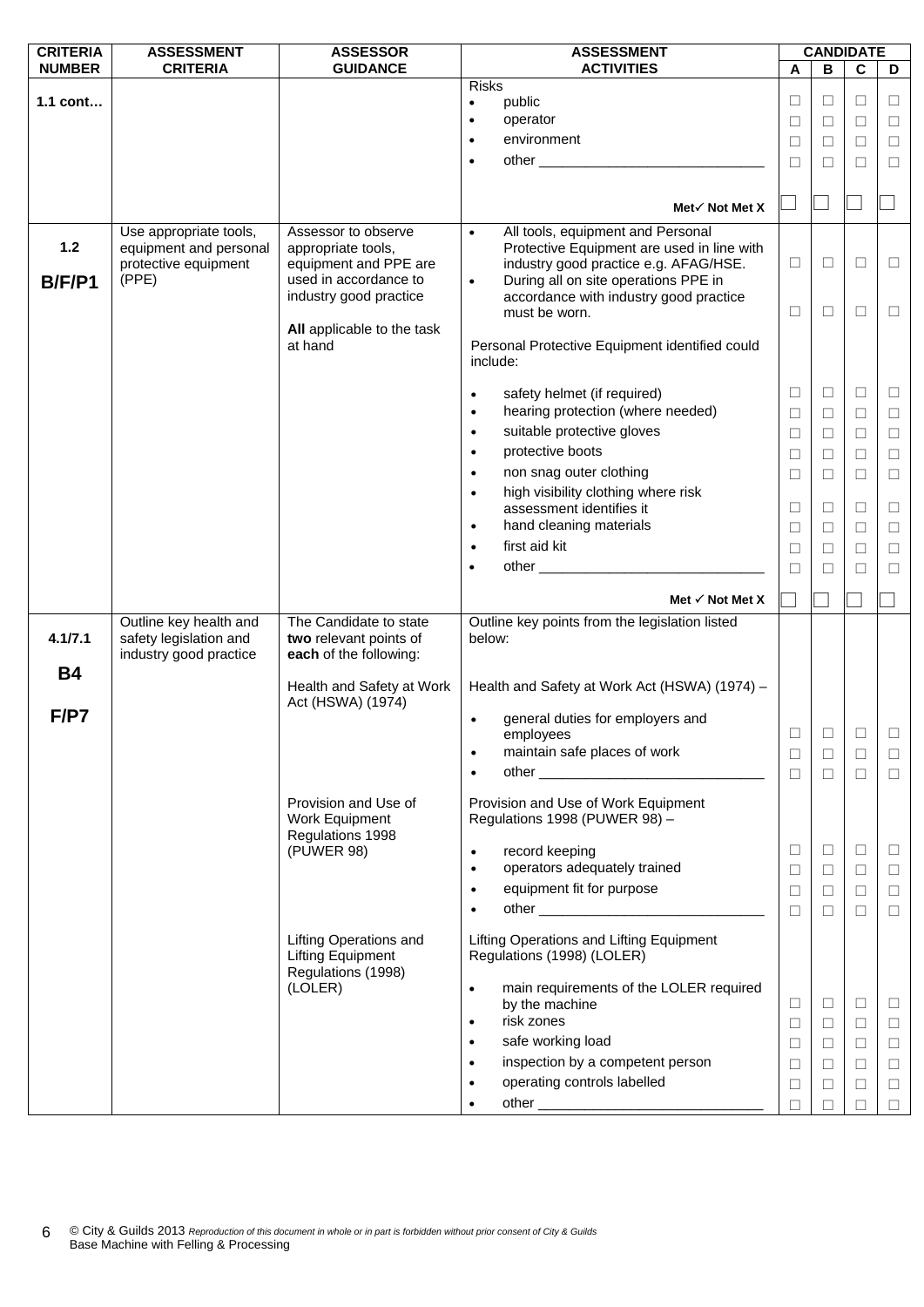| <b>CRITERIA</b> | <b>ASSESSMENT</b>                                            | <b>ASSESSOR</b>                                                                                     | <b>ASSESSMENT</b>                                                                                                                                                                             | <b>CANDIDATE</b>           |                                      |                                      |                                 |
|-----------------|--------------------------------------------------------------|-----------------------------------------------------------------------------------------------------|-----------------------------------------------------------------------------------------------------------------------------------------------------------------------------------------------|----------------------------|--------------------------------------|--------------------------------------|---------------------------------|
| <b>NUMBER</b>   | <b>CRITERIA</b>                                              | <b>GUIDANCE</b>                                                                                     | <b>ACTIVITIES</b>                                                                                                                                                                             | A                          | В                                    | $\overline{c}$                       | D                               |
| 4.1/7.1<br>cont |                                                              | Reporting of Injuries,<br>Diseases and Dangerous<br><b>Occurrences Regulations</b><br>1995 (RIDDOR) | Reporting of Injuries, Diseases and Dangerous<br>Occurrences Regulations 1995 (RIDDOR)<br>reporting of accidents<br>$\bullet$<br>reporting of dangerous occurrences<br>$\bullet$<br>$\bullet$ | ⊔<br>$\Box$<br>$\Box$      | $\sqcup$<br>$\Box$<br>$\Box$         | $\Box$<br>$\Box$<br>$\Box$           | $\Box$<br>$\Box$<br>$\Box$      |
|                 |                                                              |                                                                                                     |                                                                                                                                                                                               |                            |                                      |                                      |                                 |
|                 |                                                              | Working at Heights                                                                                  | Working at Heights<br>adequate precautions taken for safe<br>$\bullet$<br>working procedures<br>any height constitutes working at heights<br>$\bullet$<br>$\bullet$                           | □<br>$\Box$<br>$\Box$      | $\Box$<br>$\Box$<br>$\Box$           | $\Box$<br>$\Box$<br>$\Box$           | $\Box$<br>$\Box$<br>$\Box$      |
|                 |                                                              | <b>Control of Substances</b><br>Hazardous to Health<br>(COSHH) Regulations                          | Control of Substances Hazardous to Health<br>(COSHH) Regulations (2002)                                                                                                                       |                            |                                      |                                      |                                 |
|                 |                                                              | (2002)                                                                                              | correct PPE to be identified<br>$\bullet$<br>correct storage and application<br>$\bullet$<br>disposal<br>$\bullet$<br>$\bullet$                                                               | □<br>$\Box$<br>□<br>$\Box$ | $\Box$<br>$\Box$<br>$\Box$<br>$\Box$ | $\Box$<br>$\Box$<br>$\Box$<br>$\Box$ | $\Box$<br>$\Box$<br>⊔<br>$\Box$ |
|                 |                                                              | State two sources of<br>industry good practice<br>information                                       | <b>Industry Good Practice</b><br>Arboriculture Forestry Advisory Group<br>$\bullet$                                                                                                           |                            |                                      |                                      |                                 |
|                 |                                                              |                                                                                                     | (AFAG) information<br>Health and safety in forestry<br>$\bullet$                                                                                                                              | □                          | $\Box$                               | $\Box$                               | $\Box$                          |
|                 |                                                              |                                                                                                     | Forest and water guidelines<br>$\bullet$                                                                                                                                                      | $\Box$<br>$\Box$           | $\Box$<br>$\Box$                     | $\Box$<br>$\Box$                     | $\Box$<br>$\Box$                |
|                 |                                                              |                                                                                                     | Operators manual<br>$\bullet$                                                                                                                                                                 | □                          | ⊔                                    | $\Box$                               | $\Box$                          |
|                 |                                                              | State two factors of lone<br>working                                                                | Lone working                                                                                                                                                                                  |                            |                                      |                                      |                                 |
|                 |                                                              |                                                                                                     | effective communication system<br>$\bullet$<br>fail to safe system<br>$\bullet$                                                                                                               | Ш<br>$\Box$                | Ц<br>$\Box$                          | $\Box$<br>$\Box$                     | $\Box$<br>$\Box$                |
|                 |                                                              |                                                                                                     | reporting in times<br>$\bullet$                                                                                                                                                               | □                          | □                                    | $\Box$                               | $\Box$                          |
|                 |                                                              | State two procedures to<br>be followed when machine                                                 | Line contact possible procedures:                                                                                                                                                             |                            |                                      |                                      |                                 |
|                 |                                                              | contacts power line                                                                                 | where possible, drive away to safe area<br>$\bullet$<br>if safe, stay in machine and contact power<br>$\bullet$                                                                               | □                          | $\Box$                               | П                                    | П                               |
|                 |                                                              |                                                                                                     | company/supervisor                                                                                                                                                                            | □                          | $\Box$                               | $\Box$                               | $\Box$                          |
|                 |                                                              |                                                                                                     | jump from machine, bunny hop as far as<br>$\bullet$<br>possible                                                                                                                               | □                          | ⊔                                    | $\Box$                               | $\Box$                          |
|                 |                                                              | State four factors<br>regarding working near                                                        | Power lines                                                                                                                                                                                   |                            |                                      |                                      |                                 |
|                 |                                                              | power lines                                                                                         | designated crossing point (goal posts)<br>$\bullet$                                                                                                                                           | ⊔                          | $\Box$                               | $\Box$                               | ⊔                               |
|                 |                                                              |                                                                                                     | liaison with power companies<br>$\bullet$<br>site maps<br>$\bullet$                                                                                                                           | □<br>□                     | $\Box$<br>$\Box$                     | $\Box$<br>$\Box$                     | $\Box$<br>$\Box$                |
|                 |                                                              |                                                                                                     | <b>AFAG</b><br>$\bullet$                                                                                                                                                                      | ⊔                          | $\Box$                               | $\Box$                               | □                               |
|                 |                                                              |                                                                                                     | electricity at work                                                                                                                                                                           | □                          | $\Box$                               | $\Box$                               | $\Box$                          |
|                 |                                                              |                                                                                                     | ٠                                                                                                                                                                                             | П                          | □                                    | $\Box$                               | □                               |
|                 |                                                              |                                                                                                     | Met $\checkmark$ Not Met X                                                                                                                                                                    |                            |                                      |                                      |                                 |
| 4.3             | Describe the types of<br>records that may be<br>required for | The Candidate to state<br>two types of record<br>keeping to meet PUWER                              | Records:<br>logbook<br>$\bullet$<br>service logbook<br>$\bullet$                                                                                                                              | ⊔<br>⊔                     | $\Box$<br>$\Box$                     | □<br>$\Box$                          | ⊔<br>⊔                          |
| 4               | management and<br>legislative                                |                                                                                                     | maintenance schedule<br>$\bullet$                                                                                                                                                             | $\Box$                     | $\Box$                               | $\Box$                               | $\Box$                          |
|                 | requirements                                                 |                                                                                                     | ٠                                                                                                                                                                                             | $\mathbf{L}$               | Ш                                    | $\Box$                               | □                               |
|                 |                                                              |                                                                                                     | Met $\checkmark$ Not Met X                                                                                                                                                                    |                            |                                      |                                      |                                 |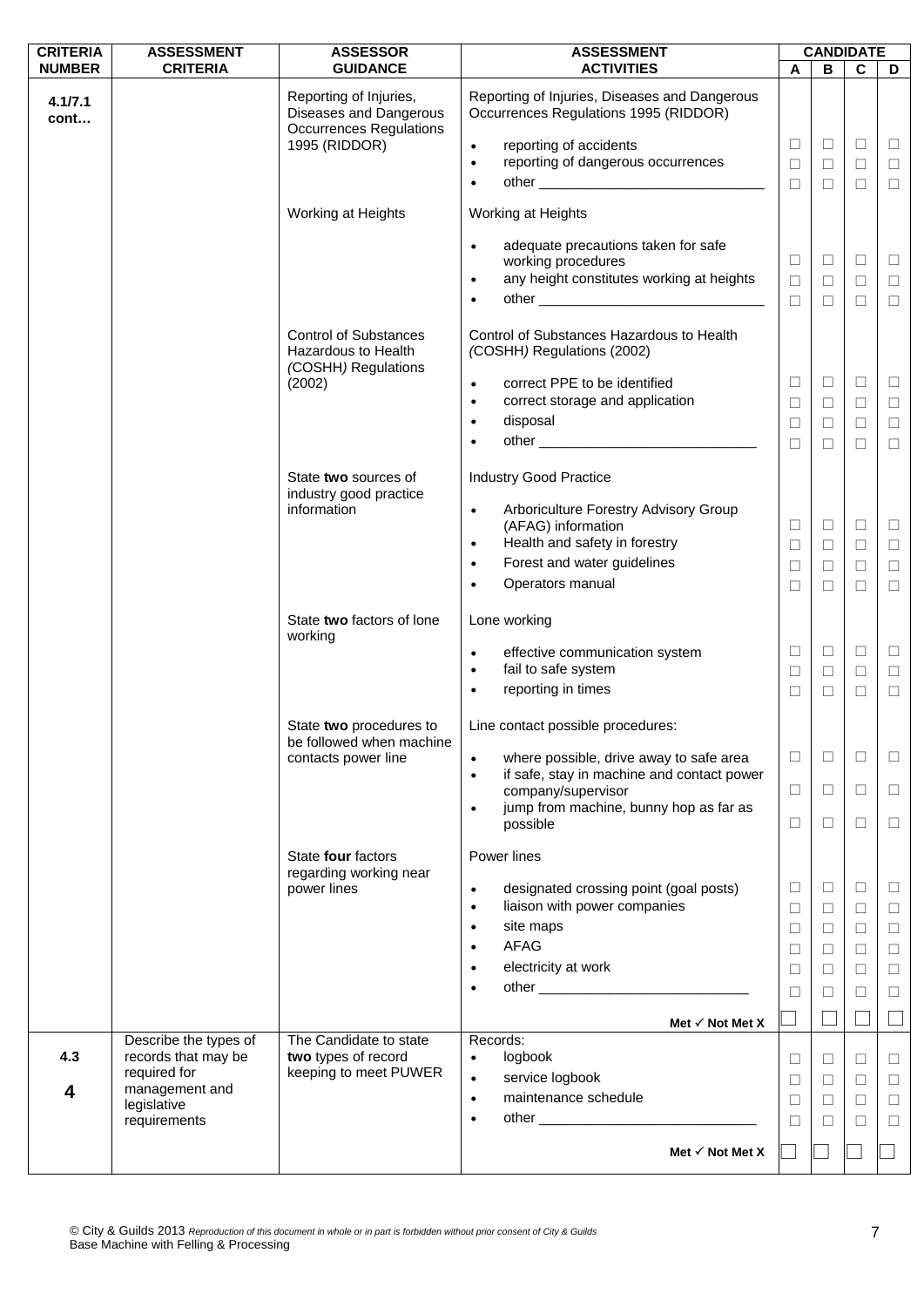| <b>CRITERIA</b> | <b>ASSESSMENT</b>                             | <b>ASSESSOR</b>     | <b>ASSESSMENT</b>                                                        | <b>CANDIDATE</b> |                  |                  |                  |
|-----------------|-----------------------------------------------|---------------------|--------------------------------------------------------------------------|------------------|------------------|------------------|------------------|
| <b>NUMBER</b>   | <b>CRITERIA</b>                               | <b>GUIDANCE</b>     | <b>ACTIVITIES</b>                                                        | $\mathbf{A}$     | В                | $\mathbf c$      | D                |
| 4.2/7.2         | State why it is important<br>to maintain good | State One           | Importance of communication could include:                               |                  |                  |                  |                  |
| <b>B4</b>       | communication and<br>team work within the     |                     | health and safety<br>$\bullet$                                           | □                | $\Box$           | $\Box$           | ⊔                |
|                 | working environment                           |                     | site planning/co-ordination<br>$\bullet$                                 | $\Box$           | $\Box$           | $\Box$           | $\Box$           |
| F/P7            |                                               |                     | $\bullet$                                                                | $\Box$           | $\Box$           | $\Box$           | $\Box$           |
|                 |                                               |                     | Met $\checkmark$ Not Met X                                               |                  |                  |                  |                  |
|                 |                                               |                     |                                                                          |                  |                  |                  |                  |
|                 | State the safety                              | <b>All required</b> | Level ground                                                             |                  |                  |                  |                  |
| 3.1/5.1         | requirements, routine                         |                     |                                                                          |                  |                  |                  |                  |
| <b>B3</b>       | and functional checks<br>required for machine |                     | all fluid levels can be accurately checked<br>$\bullet$<br>$\bullet$     | $\Box$<br>$\Box$ | $\Box$<br>$\Box$ | $\Box$<br>$\Box$ | $\Box$<br>$\Box$ |
|                 | and operator protection                       |                     |                                                                          |                  |                  |                  |                  |
| F/P5            |                                               |                     | <b>Machine Services</b>                                                  |                  |                  |                  |                  |
|                 |                                               |                     | security<br>$\bullet$                                                    | □                | $\Box$           | $\Box$           | $\Box$           |
|                 |                                               |                     | unauthorised third party operation<br>$\bullet$                          | $\Box$           | $\Box$           | $\Box$           | $\Box$           |
|                 |                                               |                     | $\bullet$                                                                | $\Box$           | $\Box$           | $\Box$           | $\Box$           |
|                 |                                               |                     | Cleanliness                                                              |                  |                  |                  |                  |
|                 |                                               |                     |                                                                          |                  | $\Box$           |                  |                  |
|                 |                                               |                     | personal contamination<br>$\bullet$<br>system contamination<br>$\bullet$ | □<br>$\Box$      | $\Box$           | $\Box$<br>$\Box$ | $\Box$<br>$\Box$ |
|                 |                                               |                     | $\bullet$                                                                | $\Box$           | $\Box$           | $\Box$           | $\Box$           |
|                 |                                               |                     |                                                                          |                  |                  |                  |                  |
|                 |                                               |                     | Adjustment                                                               |                  |                  |                  |                  |
|                 |                                               |                     | ergonomics<br>$\bullet$                                                  | ⊔                | $\Box$           | $\Box$           | $\Box$           |
|                 |                                               |                     | visibility<br>$\bullet$                                                  | П                | $\Box$           | □                | $\Box$           |
|                 |                                               |                     | $\bullet$                                                                | $\Box$           | $\Box$           | $\Box$           | $\Box$           |
|                 |                                               |                     | <b>Restraint systems</b>                                                 |                  |                  |                  |                  |
|                 |                                               |                     | personal safety<br>$\bullet$                                             | $\Box$           | $\Box$           | $\Box$           | $\Box$           |
|                 |                                               |                     | HSE requirement<br>$\bullet$                                             | $\Box$           | $\Box$           | $\Box$           | $\Box$           |
|                 |                                               |                     | $\bullet$                                                                | $\Box$           | $\Box$           | □                | $\Box$           |
|                 |                                               |                     | Operator protection systems                                              |                  |                  |                  |                  |
|                 |                                               |                     | roll over protective structure (ROPS)<br>$\bullet$                       | $\Box$           | $\Box$           | ⊔                | ⊔                |
|                 |                                               |                     | falling object protective structure FOPS)<br>$\bullet$                   | $\Box$           | $\Box$           | $\Box$           | $\Box$           |
|                 |                                               |                     | operator protection structure (OPS)<br>$\bullet$                         | $\Box$           | $\Box$           | $\Box$           | $\Box$           |
|                 |                                               |                     | $\bullet$                                                                | $\Box$           | $\Box$           | □                | □                |
|                 |                                               |                     | Access and Egress                                                        |                  |                  |                  |                  |
|                 |                                               |                     | operator safety<br>$\bullet$                                             | ப                | □                | Ц                | $\Box$           |
|                 |                                               |                     | <b>PUWER</b><br>$\bullet$                                                | □                | $\Box$           | $\Box$           | $\Box$           |
|                 |                                               |                     | $\bullet$                                                                | П                | $\Box$           | $\Box$           | $\Box$           |
|                 |                                               |                     | Wheel nuts                                                               |                  |                  |                  |                  |
|                 |                                               |                     |                                                                          |                  |                  |                  |                  |
|                 |                                               |                     | visually<br>$\bullet$<br>torque wrench<br>$\bullet$                      | $\perp$<br>□     | $\Box$<br>$\Box$ | $\Box$           | $\Box$<br>$\Box$ |
|                 |                                               |                     | operators handbook<br>$\bullet$                                          | □                | $\Box$           | $\Box$<br>$\Box$ | $\Box$           |
|                 |                                               |                     | Tension criteria                                                         |                  |                  |                  |                  |
|                 |                                               |                     |                                                                          |                  |                  |                  |                  |
|                 |                                               |                     | according to manufacturers<br>recommendations                            | ⊔                | $\Box$           |                  |                  |
|                 |                                               |                     |                                                                          |                  |                  | ⊔                | Ц<br>П           |
|                 |                                               |                     |                                                                          |                  |                  |                  |                  |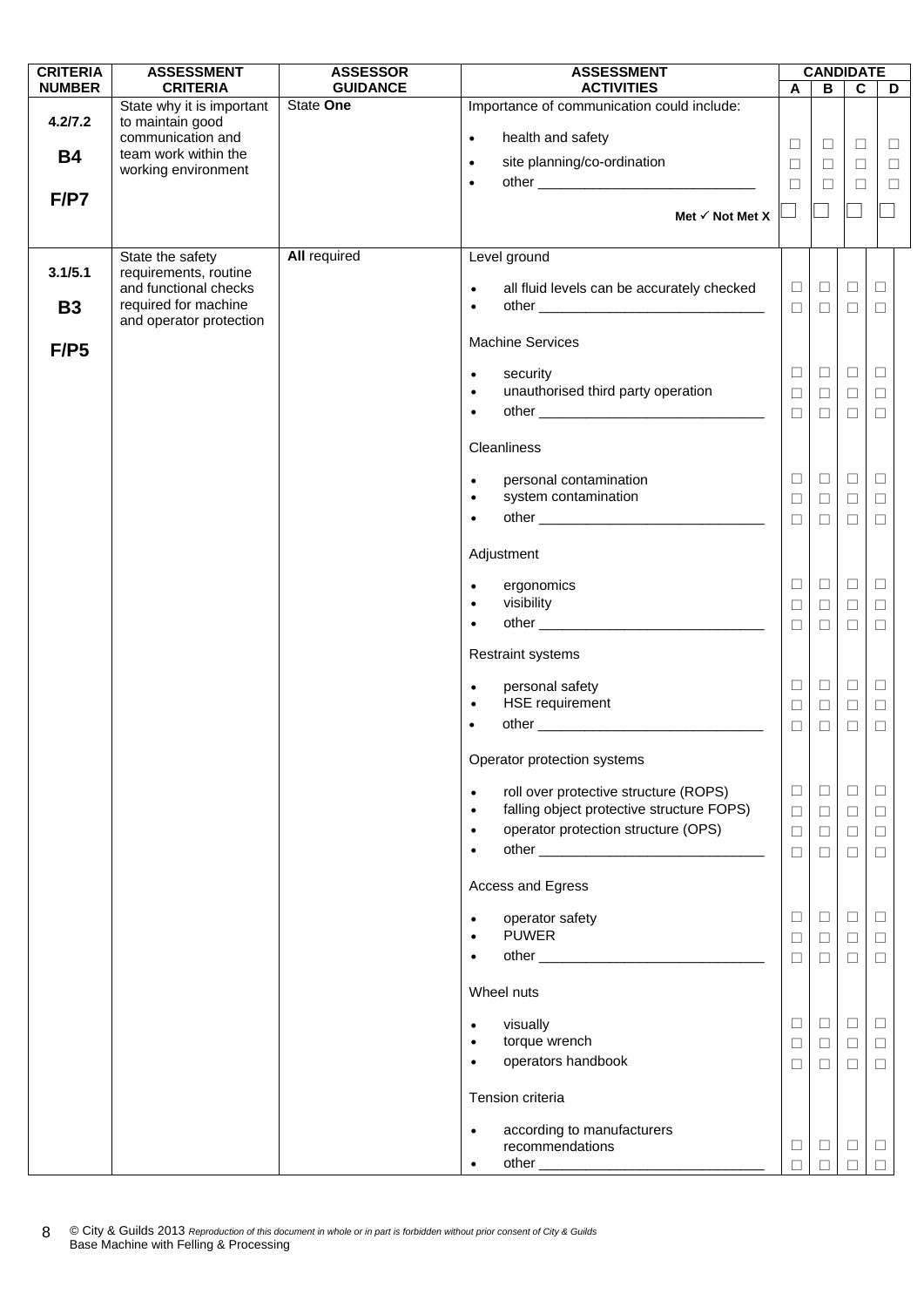| <b>CRITERIA</b> | <b>ASSESSMENT</b>                                                                              | <b>ASSESSOR</b>                                                                                     | <b>ASSESSMENT</b>                                                               |             | <b>CANDIDATE</b> |             |                  |
|-----------------|------------------------------------------------------------------------------------------------|-----------------------------------------------------------------------------------------------------|---------------------------------------------------------------------------------|-------------|------------------|-------------|------------------|
| <b>NUMBER</b>   | <b>CRITERIA</b>                                                                                | <b>GUIDANCE</b>                                                                                     | <b>ACTIVITIES</b>                                                               | A           | в                | C           | D                |
| 3.1/5.1         |                                                                                                | Candidate to identify all<br>procedure for replacing a                                              | Safe procedure for detection of leaks:                                          |             |                  |             |                  |
| cont            |                                                                                                | hydraulic hose                                                                                      | hands not used for detection of leak<br>$\bullet$                               | ⊔           | ⊔                | $\Box$      | $\Box$           |
|                 |                                                                                                |                                                                                                     | use a piece of card or paper<br>$\bullet$                                       | $\Box$      | $\Box$           | $\Box$      | $\Box$           |
|                 |                                                                                                |                                                                                                     | $\bullet$                                                                       | $\Box$      | $\Box$           | $\Box$      | $\Box$           |
|                 |                                                                                                |                                                                                                     | appropriate PPE identified<br>$\bullet$                                         | $\Box$      | ⊔                | □           | $\Box$           |
|                 |                                                                                                |                                                                                                     | use of spill kit<br>$\bullet$                                                   | $\Box$      | $\Box$           | $\Box$      | $\Box$           |
|                 |                                                                                                |                                                                                                     | hydraulic system lowered and pressure<br>$\bullet$                              |             |                  |             |                  |
|                 |                                                                                                |                                                                                                     | relieved                                                                        | □           | ⊔                | $\Box$      | $\Box$           |
|                 |                                                                                                |                                                                                                     | importance cleanliness<br>$\bullet$                                             | $\Box$      | ⊔                | □           | $\Box$           |
|                 |                                                                                                |                                                                                                     | vacuum pump (if fitted)<br>$\bullet$                                            | $\Box$      | □                | $\Box$      | $\Box$           |
|                 |                                                                                                |                                                                                                     | shut off valve (if fitted)<br>$\bullet$                                         | $\Box$      | ⊔                | $\Box$      | $\Box$           |
|                 |                                                                                                | Correct amount of tools<br>chosen                                                                   | Tools                                                                           |             |                  |             |                  |
|                 |                                                                                                |                                                                                                     | spanners x 2<br>$\bullet$                                                       | □           | □                | $\Box$      | $\Box$           |
|                 |                                                                                                | Identify the four main                                                                              | Criteria for pipe replacement                                                   |             |                  |             |                  |
|                 |                                                                                                | criteria for a replacement<br>hose                                                                  |                                                                                 | □           | Ц                | $\Box$      | $\Box$           |
|                 |                                                                                                |                                                                                                     | pressure rating<br>$\bullet$<br>length<br>$\bullet$                             |             |                  | $\Box$      |                  |
|                 |                                                                                                |                                                                                                     | end fittings<br>$\bullet$                                                       | $\Box$      | ⊔                | $\Box$      | $\Box$           |
|                 |                                                                                                |                                                                                                     | bore<br>$\bullet$                                                               | $\Box$      | □                | $\Box$      | $\Box$           |
|                 |                                                                                                |                                                                                                     | referred to Operators manual<br>$\bullet$                                       | $\Box$      | □                |             | $\Box$           |
|                 |                                                                                                | What factor needs to be                                                                             |                                                                                 | $\Box$      | ⊔                | □           | $\Box$           |
|                 |                                                                                                | taken into account when                                                                             | new hose fitted ensuring inside of hose and<br>$\bullet$<br>joints are clean    | $\Box$      | Ц                | □           | $\Box$           |
|                 |                                                                                                | fitting the new hose                                                                                | correctly routed not twisted<br>$\bullet$                                       | $\Box$      | ⊔                | $\Box$      | $\Box$           |
|                 |                                                                                                |                                                                                                     | switch off vacuum pump (if fitted)<br>$\bullet$                                 |             |                  |             |                  |
|                 |                                                                                                |                                                                                                     | open valve (if fitted)<br>$\bullet$                                             | $\Box$      | $\Box$           | $\Box$      | $\Box$           |
|                 |                                                                                                |                                                                                                     | hydraulic oil topped up and checked as<br>$\bullet$                             | $\Box$      | $\Box$           | $\Box$      | $\Box$           |
|                 |                                                                                                |                                                                                                     | required                                                                        | $\Box$      | Ц                | $\Box$      | $\Box$           |
|                 |                                                                                                |                                                                                                     | start machine<br>$\bullet$                                                      | $\Box$      | □                | $\Box$      | $\Box$           |
|                 |                                                                                                |                                                                                                     | operate function<br>$\bullet$                                                   | $\Box$      | $\Box$           | $\Box$      | $\Box$           |
|                 |                                                                                                |                                                                                                     | check for leaks                                                                 | $\Box$      | $\Box$           | $\Box$      | $\Box$           |
|                 |                                                                                                |                                                                                                     | clean up spill kit<br>$\bullet$                                                 | $\Box$      | $\Box$           | $\Box$      | $\Box$           |
|                 |                                                                                                |                                                                                                     | re-check oil level<br>$\bullet$                                                 | $\Box$      | ⊔                | П           | $\Box$           |
|                 |                                                                                                | Environmental                                                                                       | waste bagged and labelled<br>$\bullet$                                          | $\Box$      | ⊔                | $\Box$      | $\Box$           |
|                 |                                                                                                | considerations                                                                                      | licensed disposal<br>$\bullet$                                                  | $\Box$      | □                | $\Box$      | $\Box$           |
|                 |                                                                                                |                                                                                                     | recycle<br>$\bullet$                                                            | $\Box$      | □                | $\Box$      | $\Box$           |
|                 |                                                                                                |                                                                                                     | $\bullet$                                                                       | П           |                  | $\Box$      | $\Box$           |
|                 |                                                                                                |                                                                                                     |                                                                                 |             |                  |             |                  |
|                 |                                                                                                |                                                                                                     | Met $\checkmark$ Not Met X                                                      |             |                  |             |                  |
| 2.1             | Carry out pre and post-<br>start checks to test all<br>operating functions of<br>the equipment | Plan work and the work<br>site to maintain safe<br>working areas to operate<br>the timber processor |                                                                                 |             |                  |             |                  |
| B/F/P2          |                                                                                                | State five                                                                                          | Planning work may include:                                                      |             |                  |             |                  |
|                 |                                                                                                |                                                                                                     |                                                                                 |             |                  |             |                  |
| 2.2             | Plan work and the work                                                                         |                                                                                                     | with minimal damage to the worksite<br>$\bullet$<br>standing trees<br>$\bullet$ | ⊔<br>$\Box$ | ⊔<br>□           | □<br>$\Box$ | $\Box$<br>$\Box$ |
|                 | site to maintain safe                                                                          |                                                                                                     | tracks<br>$\bullet$                                                             | $\Box$      | □                | $\Box$      | $\Box$           |
| F <sub>2</sub>  | working areas to<br>operate the timber                                                         |                                                                                                     | roads<br>$\bullet$                                                              | $\Box$      | ⊔                | $\Box$      | $\Box$           |
|                 | processor                                                                                      |                                                                                                     | drains<br>$\bullet$                                                             | $\Box$      | □                | $\Box$      | $\Box$           |
|                 |                                                                                                |                                                                                                     | environment<br>$\bullet$                                                        | □           | П                | $\Box$      | $\Box$           |
|                 |                                                                                                |                                                                                                     | in accordance with the site and job<br>$\bullet$                                |             |                  |             |                  |
|                 |                                                                                                |                                                                                                     | specification                                                                   | $\Box$      | ⊔                | □           | $\Box$           |
|                 |                                                                                                |                                                                                                     | $\bullet$                                                                       | П           |                  | $\Box$      | $\Box$           |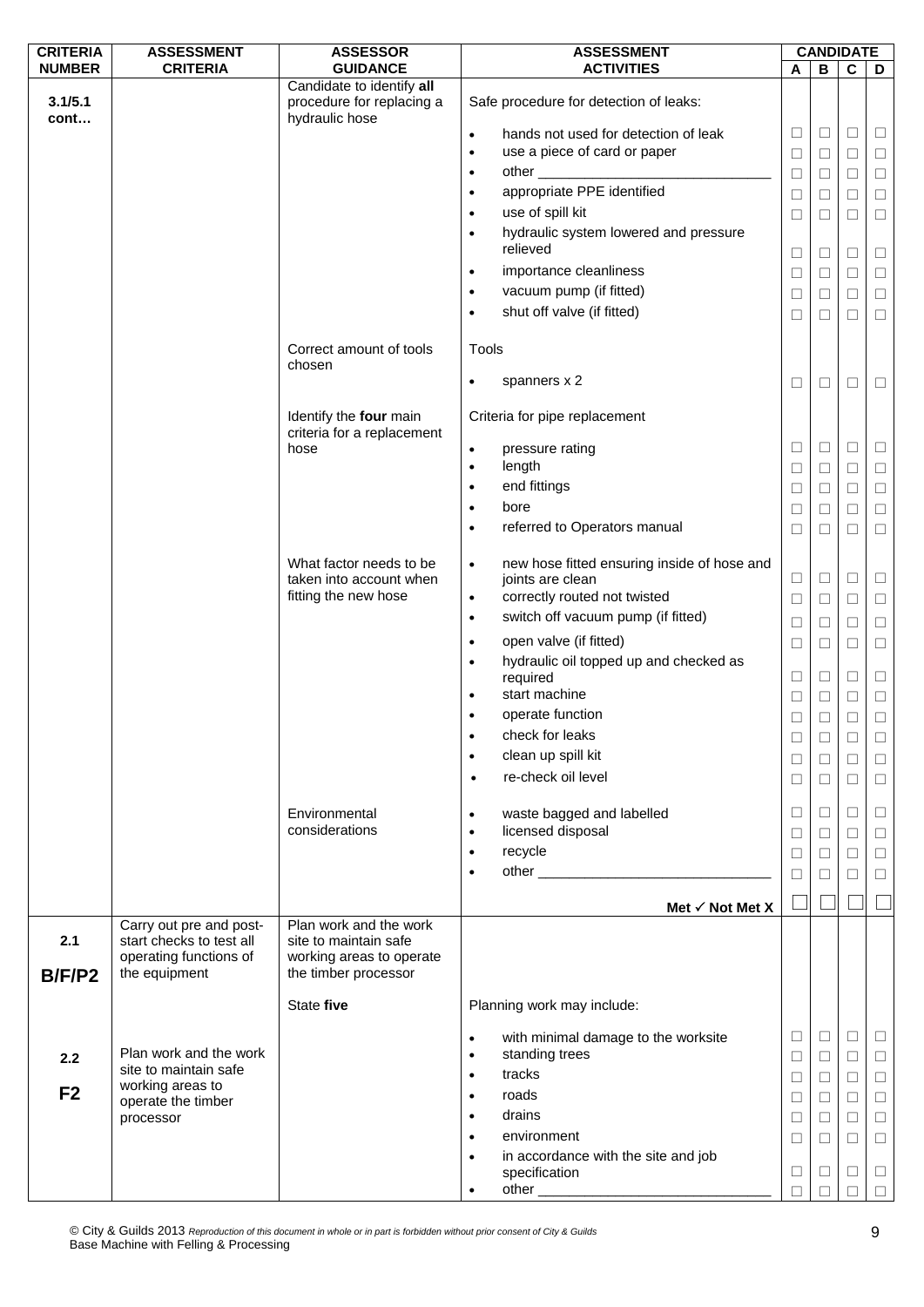| <b>CRITERIA</b> | <b>ASSESSMENT</b> | <b>ASSESSOR</b>                                                                                  | <b>ASSESSMENT</b>                                                                                                                                                                                                                           | <b>CANDIDATE</b> |        |        |        |  |
|-----------------|-------------------|--------------------------------------------------------------------------------------------------|---------------------------------------------------------------------------------------------------------------------------------------------------------------------------------------------------------------------------------------------|------------------|--------|--------|--------|--|
| <b>NUMBER</b>   | <b>CRITERIA</b>   | <b>GUIDANCE</b>                                                                                  | <b>ACTIVITIES</b>                                                                                                                                                                                                                           | A                | в      | C      | D      |  |
|                 |                   | State four                                                                                       | Utilise additional safeguards such as:                                                                                                                                                                                                      |                  |        |        |        |  |
| 2.1 cont        |                   |                                                                                                  |                                                                                                                                                                                                                                             |                  |        |        |        |  |
|                 |                   |                                                                                                  | barriers<br>$\bullet$                                                                                                                                                                                                                       | $\Box$           | $\Box$ | $\Box$ | □      |  |
|                 |                   |                                                                                                  | banksman<br>$\bullet$                                                                                                                                                                                                                       | $\Box$           | $\Box$ | $\Box$ | □      |  |
|                 |                   |                                                                                                  | signs<br>$\bullet$                                                                                                                                                                                                                          | $\Box$           | $\Box$ | $\Box$ | $\Box$ |  |
|                 |                   |                                                                                                  | other workers<br>$\bullet$                                                                                                                                                                                                                  | $\Box$           | $\Box$ | $\Box$ | $\Box$ |  |
|                 |                   |                                                                                                  | risk zone e.g. adjacent roads and tracks<br>$\bullet$                                                                                                                                                                                       | $\Box$           | $\Box$ | $\Box$ | $\Box$ |  |
|                 |                   |                                                                                                  | other experience and the state of the state of the state of the state of the state of the state of the state of the state of the state of the state of the state of the state of the state of the state of the state of the st<br>$\bullet$ |                  | $\Box$ | $\Box$ |        |  |
|                 |                   |                                                                                                  |                                                                                                                                                                                                                                             | $\Box$           |        |        | $\Box$ |  |
|                 |                   | Assessor to observe<br>candidate carrying out the<br>pre and post start checks<br>of the machine | Pre and post start checks on base machine<br>according to the operators handbook and to<br>include:                                                                                                                                         |                  |        |        |        |  |
|                 |                   |                                                                                                  | machine on level ground<br>$\bullet$                                                                                                                                                                                                        | $\Box$           | $\Box$ | $\Box$ | □      |  |
|                 |                   | Candidate to comment on                                                                          | ensure machine services in neutral and<br>$\bullet$                                                                                                                                                                                         |                  |        |        |        |  |
|                 |                   | machines serviceability                                                                          | lowered where applicable                                                                                                                                                                                                                    | $\Box$           | $\Box$ | $\Box$ | $\Box$ |  |
|                 |                   |                                                                                                  | engine stopped and key removed<br>$\bullet$                                                                                                                                                                                                 | $\Box$           | $\Box$ | П      | □      |  |
|                 |                   | Assessor is to use their                                                                         | check engine oil, transmission/hydraulic oil,<br>$\bullet$                                                                                                                                                                                  |                  |        |        |        |  |
|                 |                   | own discretion as to                                                                             | coolant and fuel level, engine air filter                                                                                                                                                                                                   | □                | $\Box$ | □      | □      |  |
|                 |                   | whether a seat belt/lap                                                                          | importance of cleanliness<br>$\bullet$                                                                                                                                                                                                      | $\Box$           | $\Box$ | П      | $\Box$ |  |
|                 |                   | restraint is to be worn                                                                          | seat, steering mechanism and mirror<br>$\bullet$                                                                                                                                                                                            |                  |        |        |        |  |
|                 |                   | during assessment                                                                                | adjustment                                                                                                                                                                                                                                  | $\Box$           | $\Box$ | □      | □      |  |
|                 |                   |                                                                                                  | operator seat restraint is functional (where<br>$\bullet$                                                                                                                                                                                   |                  |        |        |        |  |
|                 |                   |                                                                                                  | applicable)                                                                                                                                                                                                                                 | $\Box$           | $\Box$ | $\Box$ | $\Box$ |  |
|                 |                   |                                                                                                  | check operator protection systems<br>$\bullet$                                                                                                                                                                                              | $\Box$           | $\Box$ | П      | □      |  |
|                 |                   |                                                                                                  | check relevant access and egress points<br>$\bullet$                                                                                                                                                                                        |                  | $\Box$ | $\Box$ | $\Box$ |  |
|                 |                   |                                                                                                  |                                                                                                                                                                                                                                             | $\Box$           |        |        |        |  |
|                 |                   |                                                                                                  | check wheel nuts<br>$\bullet$                                                                                                                                                                                                               | $\Box$           | $\Box$ | □      | $\Box$ |  |
|                 |                   |                                                                                                  | check pin bush wear and security<br>$\bullet$                                                                                                                                                                                               | □                | $\Box$ | $\Box$ | $\Box$ |  |
|                 |                   |                                                                                                  | check for cracks/fatigue<br>$\bullet$                                                                                                                                                                                                       | $\Box$           | $\Box$ | $\Box$ | $\Box$ |  |
|                 |                   |                                                                                                  | check for hydraulic leaks<br>$\bullet$                                                                                                                                                                                                      | $\Box$           | $\Box$ | $\Box$ | $\Box$ |  |
|                 |                   |                                                                                                  | security of components<br>$\bullet$                                                                                                                                                                                                         | $\Box$           | $\Box$ | $\Box$ | $\Box$ |  |
|                 |                   |                                                                                                  | check safety decals                                                                                                                                                                                                                         |                  |        |        |        |  |
|                 |                   |                                                                                                  | $\bullet$                                                                                                                                                                                                                                   | □                | $\Box$ | $\Box$ | $\Box$ |  |
|                 |                   |                                                                                                  | LOLER certificate (if required)<br>$\bullet$                                                                                                                                                                                                | $\Box$           | $\Box$ | $\Box$ | $\Box$ |  |
|                 |                   |                                                                                                  | radiators (coolant and hydraulic)<br>$\bullet$                                                                                                                                                                                              | $\Box$           | $\Box$ | $\Box$ | $\Box$ |  |
|                 |                   |                                                                                                  | fuel filters and/or water trap<br>$\bullet$                                                                                                                                                                                                 | $\Box$           | $\Box$ | $\Box$ | $\Box$ |  |
|                 |                   |                                                                                                  | grease where and when appropriate<br>$\bullet$                                                                                                                                                                                              | □                | П      | $\Box$ | П      |  |
|                 |                   |                                                                                                  |                                                                                                                                                                                                                                             |                  |        |        |        |  |
|                 |                   | Check security of loader<br>to base                                                              | bolts cracks leaks<br>$\bullet$                                                                                                                                                                                                             | $\Box$           | $\Box$ | $\Box$ | ⊔      |  |
|                 |                   | Check security of loader                                                                         | bolts cracks<br>$\bullet$                                                                                                                                                                                                                   |                  |        |        |        |  |
|                 |                   | attachment                                                                                       |                                                                                                                                                                                                                                             | ⊔                | $\Box$ | ⊔      | ⊔      |  |
|                 |                   |                                                                                                  |                                                                                                                                                                                                                                             |                  |        |        |        |  |
|                 |                   | Check attachment                                                                                 | security<br>$\bullet$                                                                                                                                                                                                                       | $\Box$           | $\Box$ | $\Box$ | ⊔      |  |
|                 |                   |                                                                                                  | condition<br>$\bullet$                                                                                                                                                                                                                      | $\Box$           | $\Box$ | $\Box$ | □      |  |
|                 |                   |                                                                                                  | hydraulic leaks<br>$\bullet$                                                                                                                                                                                                                | $\Box$           | $\Box$ | $\Box$ | $\Box$ |  |
|                 |                   |                                                                                                  | pin and bushes<br>$\bullet$                                                                                                                                                                                                                 | $\Box$           | $\Box$ | $\Box$ | $\Box$ |  |
|                 |                   |                                                                                                  | pipe work<br>$\bullet$                                                                                                                                                                                                                      |                  |        | $\Box$ |        |  |
|                 |                   |                                                                                                  |                                                                                                                                                                                                                                             | $\Box$           | $\Box$ |        | □      |  |
|                 |                   |                                                                                                  | guarding<br>$\bullet$                                                                                                                                                                                                                       | $\Box$           | $\Box$ | $\Box$ | $\Box$ |  |
|                 |                   | Maintenance of processor                                                                         | Chassis/Frame                                                                                                                                                                                                                               |                  |        |        |        |  |
|                 |                   |                                                                                                  | cracks<br>$\bullet$                                                                                                                                                                                                                         | $\Box$           | $\Box$ | $\Box$ | ⊔      |  |
|                 |                   |                                                                                                  | pin security<br>$\bullet$                                                                                                                                                                                                                   | $\Box$           | $\Box$ | $\Box$ | П      |  |
|                 |                   |                                                                                                  | bushes<br>$\bullet$                                                                                                                                                                                                                         |                  | $\Box$ | $\Box$ | $\Box$ |  |
|                 |                   |                                                                                                  |                                                                                                                                                                                                                                             | $\Box$           |        |        |        |  |
|                 |                   |                                                                                                  | cylinders<br>$\bullet$                                                                                                                                                                                                                      | $\Box$           | $\Box$ | $\Box$ | $\Box$ |  |
|                 |                   | Assessor to observe                                                                              | attachment<br>$\bullet$                                                                                                                                                                                                                     | $\Box$           | $\Box$ | $\Box$ | $\Box$ |  |
|                 |                   | candidate adhering to                                                                            | loose or broken bolts<br>$\bullet$                                                                                                                                                                                                          | $\Box$           | $\Box$ | $\Box$ | □      |  |
|                 |                   | environmental best                                                                               | cables and connections<br>$\bullet$                                                                                                                                                                                                         | $\Box$           | □      | $\Box$ | □      |  |
|                 |                   | practice and COSHH                                                                               | guarding<br>$\bullet$                                                                                                                                                                                                                       | П                |        |        | П      |  |
|                 |                   | regulations                                                                                      |                                                                                                                                                                                                                                             |                  |        |        |        |  |

© City & Guilds 2013 *Reproduction of this document in whole or in part is forbidden without prior consent of City & Guilds*  10 © City & Guilds 2013 Reproduction of this doc<br>Base Machine with Felling & Processing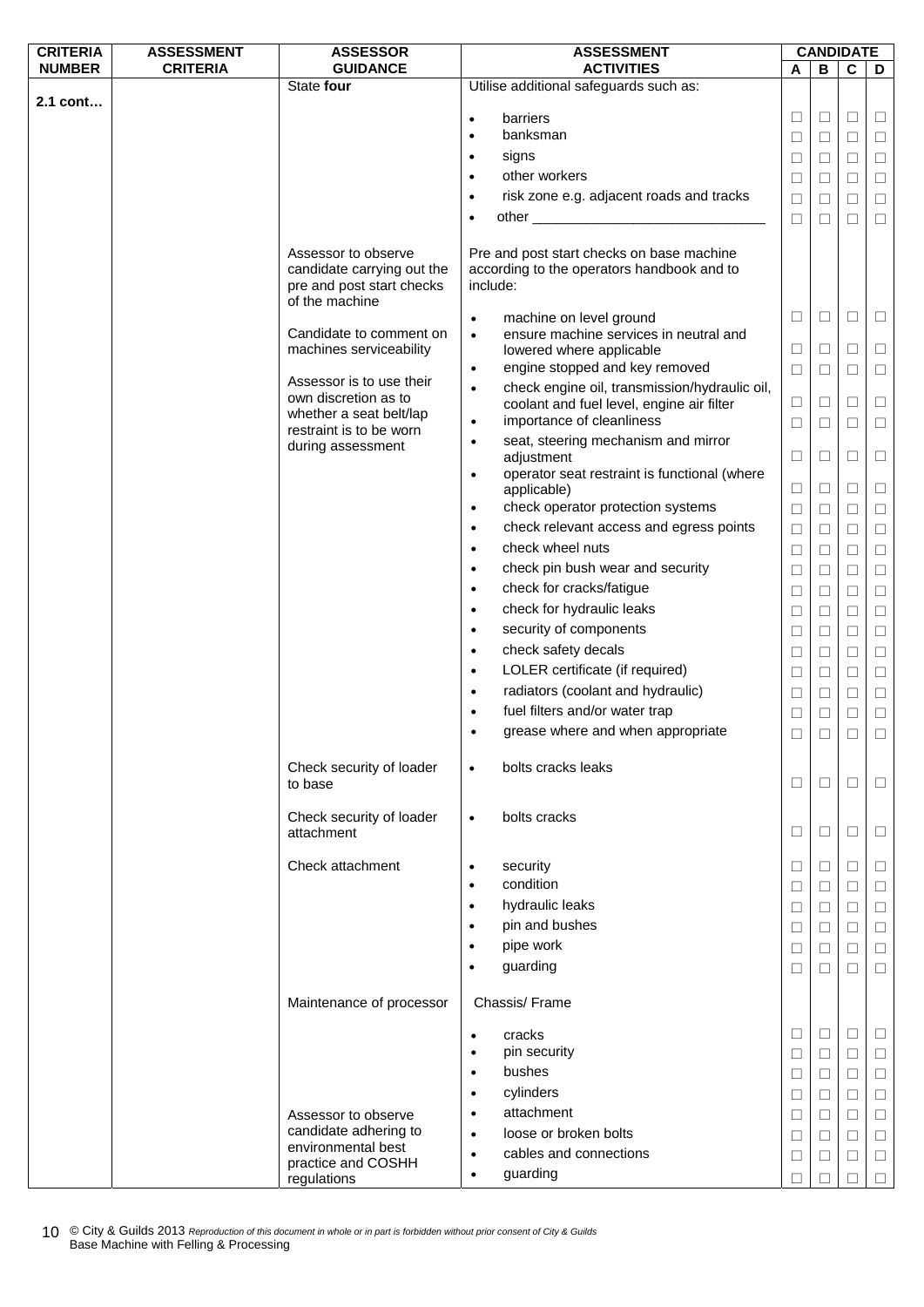| <b>CRITERIA</b> | <b>ASSESSMENT</b> | <b>ASSESSOR</b> |                        | <b>ASSESSMENT</b>        | <b>CANDIDATE</b> |                  |                         |             |
|-----------------|-------------------|-----------------|------------------------|--------------------------|------------------|------------------|-------------------------|-------------|
| <b>NUMBER</b>   | <b>CRITERIA</b>   | <b>GUIDANCE</b> |                        | <b>ACTIVITIES</b>        | A                | $\overline{B}$   | $\overline{\mathbf{c}}$ | D           |
| 2.1 cont        |                   |                 |                        | De-limbing mechanism     |                  |                  |                         |             |
|                 |                   |                 | $\bullet$              | security                 |                  |                  |                         |             |
|                 |                   |                 | $\bullet$              | sharpness                | $\Box$           | $\Box$           | $\Box$                  | $\Box$      |
|                 |                   |                 | $\bullet$              | cracks                   | $\Box$           | $\Box$           | $\Box$                  | $\Box$      |
|                 |                   |                 | $\bullet$              | profile                  | $\Box$           | $\Box$           | $\Box$                  | $\Box$      |
|                 |                   |                 | $\bullet$              | pins and bushes          | $\Box$           | $\Box$           | $\Box$                  | $\Box$      |
|                 |                   |                 | $\bullet$              | lubricant                | $\Box$           | $\Box$           | $\Box$                  | $\Box$      |
|                 |                   |                 |                        |                          | $\Box$           | $\Box$           | $\Box$                  | $\Box$      |
|                 |                   |                 |                        | Saw chain (if fitted)    |                  |                  |                         |             |
|                 |                   |                 | $\bullet$              | sharpness                | $\Box$           | $\Box$           | $\Box$                  | $\Box$      |
|                 |                   |                 | $\bullet$              | tension (if applicable)  | $\Box$           | $\Box$           | $\Box$                  | $\Box$      |
|                 |                   |                 | $\bullet$              | wear and tear            | $\Box$           | $\Box$           | $\Box$                  | $\Box$      |
|                 |                   |                 | $\bullet$              | broken tie straps        | $\Box$           | $\Box$           | $\Box$                  | $\Box$      |
|                 |                   |                 | $\bullet$              | lubricant                | $\Box$           | $\Box$           | $\Box$                  | $\Box$      |
|                 |                   |                 | $\bullet$              | guarding                 | $\Box$           | $\Box$           | $\Box$                  | $\Box$      |
|                 |                   |                 |                        | Guide bar (if fitted)    |                  |                  |                         |             |
|                 |                   |                 |                        | straight                 | $\Box$           | $\Box$           | $\Box$                  | $\Box$      |
|                 |                   |                 | $\bullet$<br>$\bullet$ | overheating              |                  |                  | $\Box$                  |             |
|                 |                   |                 | $\bullet$              | sprocket                 | $\Box$           | $\Box$           |                         | $\Box$      |
|                 |                   |                 | $\bullet$              | nose                     | $\Box$           | $\Box$           | $\Box$                  | $\Box$      |
|                 |                   |                 | $\bullet$              | lubricant                | $\Box$           | $\Box$           | $\Box$                  | $\Box$      |
|                 |                   |                 |                        |                          | $\Box$           | $\Box$           | $\Box$                  | $\Box$      |
|                 |                   |                 |                        | Sheers (if fitted)       |                  |                  |                         |             |
|                 |                   |                 | $\bullet$              | sharp<br>cracks          | $\Box$           | $\Box$           | $\Box$                  | $\Box$      |
|                 |                   |                 | $\bullet$              | straight                 | $\Box$           | $\Box$           | $\Box$                  | $\Box$      |
|                 |                   |                 | $\bullet$              | alignment                | $\Box$           | $\Box$           | $\Box$                  | $\Box$      |
|                 |                   |                 | $\bullet$              | lubricant                | $\Box$           | $\Box$           | $\Box$                  | $\Box$      |
|                 |                   |                 | $\bullet$              |                          | $\Box$           | $\Box$           | $\Box$                  | $\Box$      |
|                 |                   |                 | $\bullet$              | guarding                 | $\Box$           | $\Box$           | $\Box$                  | $\Box$      |
|                 |                   |                 |                        | Circular saw (if fitted) |                  |                  |                         |             |
|                 |                   |                 | $\bullet$<br>$\bullet$ | sharp<br>straight        | $\Box$<br>$\Box$ | $\Box$<br>$\Box$ | $\Box$<br>$\Box$        | Ц<br>$\Box$ |
|                 |                   |                 | $\bullet$              | cracks                   | $\Box$           | $\Box$           | $\Box$                  | $\Box$      |
|                 |                   |                 | $\bullet$              | missing teeth            | $\Box$           | $\Box$           | $\Box$                  | $\Box$      |
|                 |                   |                 | $\bullet$              | set                      | $\Box$           | $\Box$           | $\Box$                  | $\Box$      |
|                 |                   |                 | $\bullet$              | lubricant                | $\Box$           | $\Box$           | $\Box$                  | $\Box$      |
|                 |                   |                 | $\bullet$              | guarding                 | $\Box$           | $\Box$           | $\Box$                  | $\Box$      |
|                 |                   |                 |                        |                          |                  |                  |                         |             |
|                 |                   |                 |                        | Hydraulic hoses          |                  |                  |                         |             |
|                 |                   |                 | $\bullet$              | leaks                    | $\Box$           | $\Box$           | $\Box$                  | $\Box$      |
|                 |                   |                 | $\bullet$              | cracks                   | $\Box$           | $\Box$           | $\Box$                  | $\Box$      |
|                 |                   |                 | $\bullet$              | cuts                     | $\Box$           | $\Box$           | $\Box$                  | $\Box$      |
|                 |                   |                 | $\bullet$              | abrasions                | $\Box$           | $\Box$           | $\Box$                  | $\Box$      |
|                 |                   |                 | $\bullet$              | security                 | $\Box$           | □                | $\Box$                  | $\Box$      |
|                 |                   |                 | $\bullet$              | guarding                 | $\Box$           | $\Box$           | П                       | $\Box$      |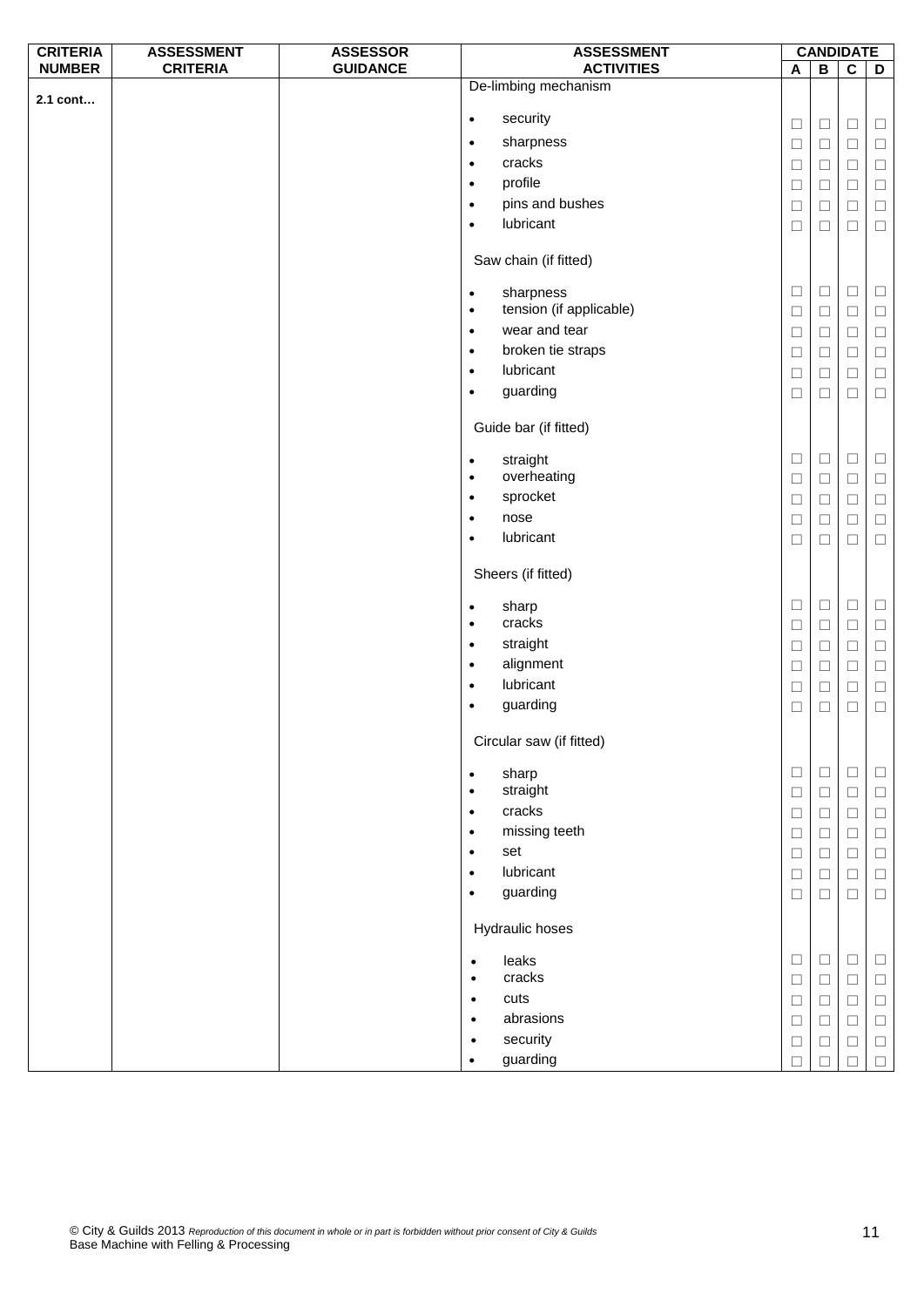| <b>CRITERIA</b> | <b>ASSESSMENT</b>                               | <b>ASSESSOR</b>                     | <b>ASSESSMENT</b>                                                                     |        |        | <b>CANDIDATE</b> |        |
|-----------------|-------------------------------------------------|-------------------------------------|---------------------------------------------------------------------------------------|--------|--------|------------------|--------|
| <b>NUMBER</b>   | <b>CRITERIA</b>                                 | <b>GUIDANCE</b>                     | <b>ACTIVITIES</b>                                                                     | A      | B      | C                | D      |
| 2.1 cont        |                                                 |                                     | <b>Either</b>                                                                         |        |        |                  |        |
|                 |                                                 |                                     | Wheeled                                                                               |        |        |                  |        |
|                 |                                                 |                                     | tyre suitably inflated<br>$\bullet$                                                   | $\Box$ | Ц      | $\Box$           | $\Box$ |
|                 |                                                 |                                     | tyre condition<br>$\bullet$                                                           | $\Box$ | ⊔      | $\Box$           | $\Box$ |
|                 |                                                 |                                     | check wheel nuts<br>$\bullet$                                                         | $\Box$ | $\Box$ | $\Box$           | $\Box$ |
|                 |                                                 |                                     | <b>OR</b>                                                                             |        |        |                  |        |
|                 |                                                 |                                     |                                                                                       |        |        |                  |        |
|                 |                                                 |                                     | <b>Tracked</b>                                                                        |        |        |                  |        |
|                 |                                                 |                                     | track drive train condition and maintenance<br>$\bullet$                              |        |        |                  |        |
|                 |                                                 |                                     | are checked                                                                           | $\Box$ | Ц      | $\Box$           | $\Box$ |
|                 |                                                 |                                     | pins (if applicable)<br>$\bullet$                                                     | $\Box$ | $\Box$ | $\Box$           | $\Box$ |
|                 |                                                 |                                     | sprocket<br>$\bullet$                                                                 | $\Box$ | □      | □                | $\Box$ |
|                 |                                                 |                                     | idler<br>$\bullet$                                                                    | $\Box$ | $\Box$ | $\Box$           | $\Box$ |
|                 |                                                 |                                     | track plates/pads (if applicable)<br>$\bullet$                                        | $\Box$ | □      | $\Box$           | $\Box$ |
|                 |                                                 |                                     | tension criteria<br>$\bullet$                                                         | $\Box$ | □      | □                | $\Box$ |
|                 |                                                 |                                     |                                                                                       |        |        |                  |        |
|                 |                                                 |                                     | Environmental considerations                                                          |        |        |                  |        |
|                 |                                                 |                                     | disposal<br>$\bullet$                                                                 | $\Box$ | Ц      | □                | $\Box$ |
|                 |                                                 |                                     | storage of oils on site<br>$\bullet$                                                  | $\Box$ | □      | $\Box$           | $\Box$ |
|                 |                                                 |                                     | spill kit mats used<br>$\bullet$                                                      | $\Box$ | П      | П                | $\Box$ |
|                 |                                                 |                                     |                                                                                       |        |        |                  |        |
|                 |                                                 | Candidate to state four             | Met $\checkmark$ Not Met X                                                            |        |        |                  |        |
| 3.3             | State the factors that<br>may cause the cooling |                                     | Factors that may cause the cooling system to<br>over heat may include:                |        |        |                  |        |
|                 | system to overheat                              |                                     | fan belt slack<br>$\bullet$                                                           | $\Box$ | □      | $\Box$           | $\Box$ |
| <b>B3</b>       |                                                 |                                     | radiator core blocked<br>$\bullet$                                                    | $\Box$ | ⊔      | $\Box$           | $\Box$ |
|                 |                                                 |                                     | radiator fins blocked<br>$\bullet$                                                    | $\Box$ | □      | $\Box$           | $\Box$ |
|                 |                                                 |                                     | faulty thermostat<br>$\bullet$                                                        | $\Box$ | $\Box$ | $\Box$           | $\Box$ |
|                 |                                                 |                                     | cylinder fins spaces blocked (air cooled<br>$\bullet$                                 |        |        |                  |        |
|                 |                                                 |                                     | only)                                                                                 | $\Box$ | ⊔      | $\Box$           | $\Box$ |
|                 |                                                 |                                     | low fluid levels<br>$\bullet$                                                         | $\Box$ | $\Box$ | $\Box$           | $\Box$ |
|                 |                                                 |                                     | $\bullet$                                                                             |        |        |                  |        |
|                 |                                                 |                                     |                                                                                       | $\Box$ | ⊔      | □                | $\Box$ |
|                 |                                                 |                                     | Met $\checkmark$ Not Met X                                                            | ┑      | П      |                  |        |
|                 | Describe how to check                           | State how to clean battery          | use of hot water<br>$\bullet$                                                         | $\Box$ | □      | □                | $\Box$ |
| 3.4             | the battery(s) and report                       | terminals                           | $\bullet$                                                                             |        |        |                  |        |
|                 | on the condition                                |                                     |                                                                                       | $\Box$ | $\Box$ | $\Box$           | $\Box$ |
| <b>B3</b>       |                                                 | State three reasons that            | Battery could explode due to:                                                         |        |        |                  |        |
|                 |                                                 | could cause a battery to<br>explode | excessive charge rate<br>$\bullet$                                                    | $\Box$ | $\Box$ | □                | $\Box$ |
|                 |                                                 |                                     | charger not switched off before connection<br>$\bullet$                               |        |        |                  |        |
|                 |                                                 |                                     | or disconnection while on charge                                                      | $\Box$ | $\Box$ | $\Box$           | $\Box$ |
|                 |                                                 |                                     | sparks near gas outlet<br>$\bullet$                                                   | $\Box$ | □      | □                | $\Box$ |
|                 |                                                 |                                     | involuntary earthing of the battery<br>$\bullet$                                      | $\Box$ | $\Box$ | $\Box$           | $\Box$ |
|                 |                                                 |                                     | incorrect fitting of jump leads from machine<br>$\bullet$<br>to machine or power pack |        |        |                  |        |
|                 |                                                 |                                     | $\bullet$                                                                             | $\Box$ | $\Box$ | $\Box$           | $\Box$ |
|                 |                                                 |                                     |                                                                                       | $\Box$ | $\Box$ | $\Box$           | $\Box$ |
|                 |                                                 | State three                         | Battery condition may include:                                                        |        |        |                  |        |
|                 |                                                 |                                     | battery is secured<br>$\bullet$                                                       | $\Box$ | $\Box$ | $\Box$           | $\Box$ |
|                 |                                                 |                                     | leads connected and checked for damage<br>$\bullet$                                   | $\Box$ | □      | □                | $\Box$ |
|                 |                                                 |                                     | terminals cleaned satisfactorily<br>$\bullet$                                         | $\Box$ | $\Box$ | $\Box$           | $\Box$ |
|                 |                                                 |                                     | anti-corrosion grease put on leads and<br>$\bullet$                                   |        |        |                  |        |
|                 |                                                 |                                     | terminals when reconnecting                                                           | $\Box$ | $\Box$ | $\Box$           | $\Box$ |
|                 |                                                 |                                     | bolts are tight but not over-tightened<br>$\bullet$                                   | $\Box$ | $\Box$ | $\Box$           | $\Box$ |
|                 |                                                 |                                     | $\bullet$                                                                             | □      | ⊔      | ⊔                | $\Box$ |
|                 |                                                 |                                     |                                                                                       |        |        |                  |        |
|                 |                                                 |                                     | Met $\checkmark$ Not Met X                                                            |        |        |                  |        |

© City & Guilds 2013 *Reproduction of this document in whole or in part is forbidden without prior consent of City & Guilds*  12 © City & Guilds 2013 Reproduction of this doc<br>Base Machine with Felling & Processing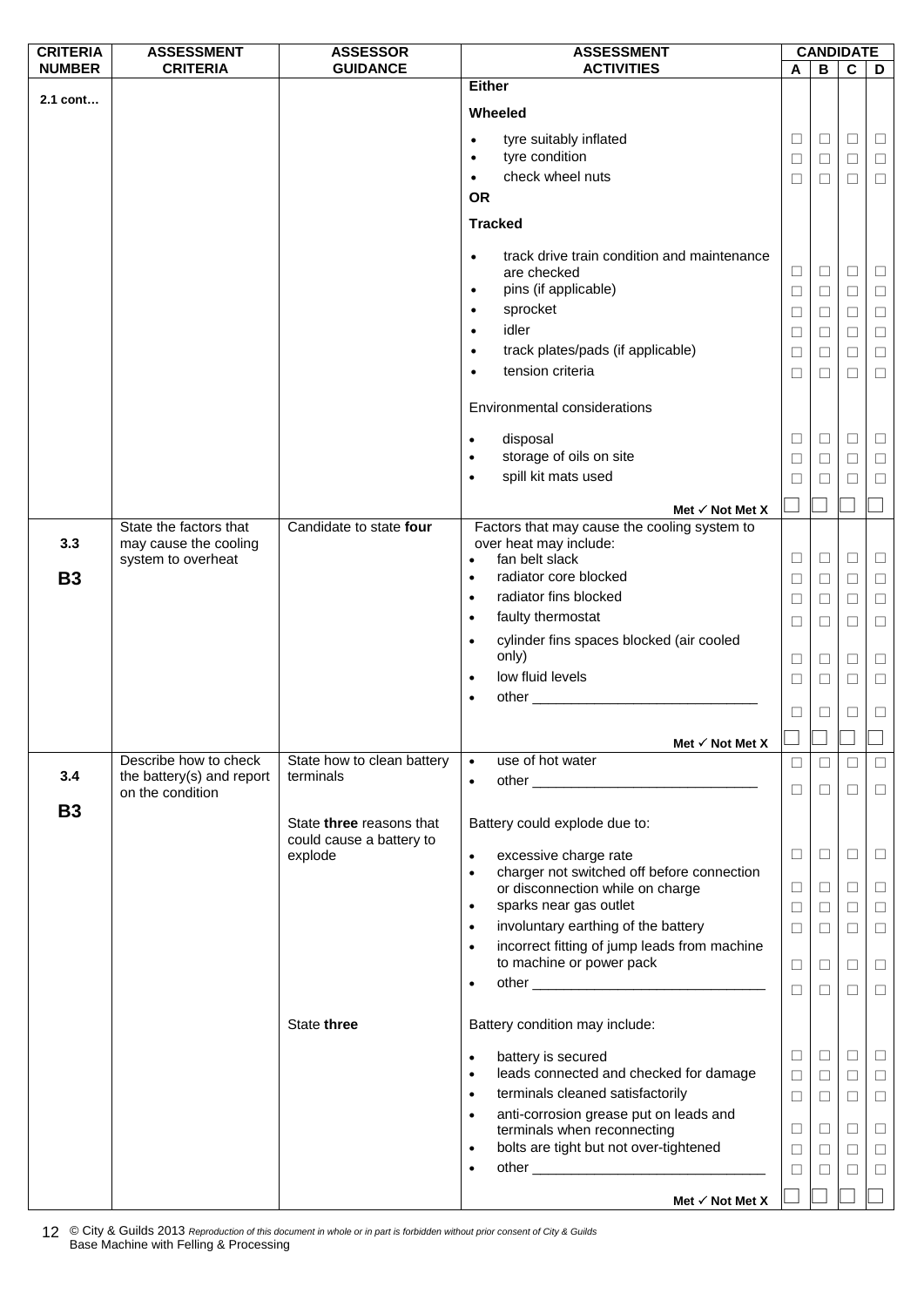| <b>CRITERIA</b>  | <b>ASSESSMENT</b>                                                                                       | <b>ASSESSOR</b>                                                          | <b>ASSESSMENT</b>                                                                                                                             |             | <b>CANDIDATE</b> |                  |                  |
|------------------|---------------------------------------------------------------------------------------------------------|--------------------------------------------------------------------------|-----------------------------------------------------------------------------------------------------------------------------------------------|-------------|------------------|------------------|------------------|
| <b>NUMBER</b>    | <b>CRITERIA</b>                                                                                         | <b>GUIDANCE</b>                                                          | <b>ACTIVITIES</b>                                                                                                                             | A           | B                | C                | D                |
| 3.5<br><b>B3</b> | Explain the safe<br>procedure to follow for<br>detecting leaks in high<br>pressure hydraulic<br>systems | Candidate to explain the<br>safe procedure for<br>detection              | Safe procedure for detection may include:<br>hands not used for detection of leak<br>$\bullet$<br>use a piece of card or paper<br>$\bullet$   | $\Box$<br>□ | $\Box$<br>$\Box$ | $\Box$<br>$\Box$ | $\Box$<br>$\Box$ |
|                  |                                                                                                         |                                                                          | $\bullet$                                                                                                                                     | $\Box$      | $\Box$           | □                | $\Box$           |
|                  |                                                                                                         |                                                                          |                                                                                                                                               |             |                  |                  |                  |
|                  |                                                                                                         |                                                                          | Met $\checkmark$ Not Met X                                                                                                                    |             |                  |                  |                  |
| 3.6              | Explain the procedure<br>to follow when replacing<br>a hydraulic hose                                   | Candidate to identify all<br>procedure for replacing a<br>hydraulic hose | According to the operators manual and to<br>include:                                                                                          |             |                  |                  |                  |
| <b>B3</b>        |                                                                                                         |                                                                          | appropriate PPE identified<br>$\bullet$<br>use of spill kit<br>$\bullet$                                                                      | □<br>$\Box$ | $\Box$<br>$\Box$ | $\Box$<br>$\Box$ | $\Box$<br>$\Box$ |
|                  |                                                                                                         |                                                                          | hydraulic system lowered and pressure<br>$\bullet$                                                                                            | $\Box$      | $\Box$           | $\Box$           | $\Box$           |
|                  |                                                                                                         |                                                                          | relieved<br>$\bullet$                                                                                                                         | $\Box$      | $\Box$           | $\Box$           | $\Box$           |
|                  |                                                                                                         |                                                                          | importance of cleanliness                                                                                                                     | $\Box$      | $\Box$           | $\Box$           | $\Box$           |
|                  |                                                                                                         |                                                                          | vacuum pump (if fitted)<br>$\bullet$                                                                                                          | □           | $\Box$           | $\Box$           | $\Box$           |
|                  |                                                                                                         |                                                                          | shut off valve (if fitted)<br>٠                                                                                                               | □           | $\Box$           | □                | $\Box$           |
|                  |                                                                                                         |                                                                          |                                                                                                                                               |             |                  |                  |                  |
|                  |                                                                                                         | Correct amount of tools                                                  | Tools:                                                                                                                                        |             |                  |                  |                  |
|                  |                                                                                                         | chosen                                                                   | spanners x 2<br>٠                                                                                                                             | □           | $\Box$           | $\Box$           | $\Box$           |
|                  |                                                                                                         | Identify the four main<br>criteria for a replacement                     | Criteria for hose replacement                                                                                                                 |             |                  |                  |                  |
|                  |                                                                                                         | hose                                                                     | pressure rating<br>$\bullet$                                                                                                                  | □           | $\Box$           | $\Box$           | $\Box$           |
|                  |                                                                                                         |                                                                          | length<br>$\bullet$                                                                                                                           | ⊔           | $\Box$           | $\Box$           | $\Box$           |
|                  |                                                                                                         |                                                                          | end fittings<br>$\bullet$                                                                                                                     | $\Box$      | $\Box$           | $\Box$           | $\Box$           |
|                  |                                                                                                         |                                                                          | bore<br>$\bullet$                                                                                                                             | $\Box$      | □                | □                | $\Box$           |
|                  |                                                                                                         |                                                                          | referred to operators manual<br>$\bullet$                                                                                                     | $\Box$      | $\Box$           | $\Box$           | $\Box$           |
|                  |                                                                                                         | What factors need to be<br>taken into account when                       | new hose fitted ensuring inside of hose and<br>$\bullet$<br>joints are clean                                                                  | $\Box$      | $\Box$           | $\Box$           | $\Box$           |
|                  |                                                                                                         | fitting the new hose                                                     | correctly routed not twisted<br>$\bullet$                                                                                                     | $\Box$      | $\Box$           | $\Box$           | $\Box$           |
|                  |                                                                                                         |                                                                          | switch off vacuum pump (if fitted)<br>$\bullet$                                                                                               | $\Box$      | $\Box$           | $\Box$           | $\Box$           |
|                  |                                                                                                         |                                                                          | open valve (if fitted)<br>$\bullet$                                                                                                           | □           | $\Box$           | □                | $\Box$           |
|                  |                                                                                                         |                                                                          | hydraulic oil topped up and checked as<br>required                                                                                            | □           | $\Box$           | $\Box$           | $\Box$           |
|                  |                                                                                                         |                                                                          | start machine                                                                                                                                 |             | $\Box$           |                  | $\Box$           |
|                  |                                                                                                         |                                                                          | operate function<br>$\bullet$                                                                                                                 | $\Box$      | $\Box$           | □                | $\Box$           |
|                  |                                                                                                         |                                                                          | check for leaks<br>$\bullet$                                                                                                                  | $\Box$      | $\Box$           | $\Box$           | $\Box$           |
|                  |                                                                                                         |                                                                          | clean up spill kit<br>$\bullet$                                                                                                               | □           | $\Box$           | $\Box$           | $\Box$           |
|                  |                                                                                                         |                                                                          | re-check oil level<br>$\bullet$                                                                                                               | ⊔           | $\Box$           | □                | $\Box$           |
|                  |                                                                                                         | Environmental                                                            | bagged and labelled<br>$\bullet$                                                                                                              | □           | $\Box$           | $\Box$           | $\Box$           |
|                  |                                                                                                         | considerations                                                           | licensed disposal<br>$\bullet$                                                                                                                | ⊔           | П                | □                | $\Box$           |
|                  |                                                                                                         |                                                                          | recycle<br>$\bullet$                                                                                                                          | $\Box$      | П                | $\Box$           | $\Box$           |
|                  |                                                                                                         |                                                                          | $\bullet$                                                                                                                                     | П           | ш                | □                | $\Box$           |
|                  |                                                                                                         |                                                                          | Met $\checkmark$ Not Met X                                                                                                                    |             |                  |                  |                  |
|                  |                                                                                                         |                                                                          |                                                                                                                                               |             |                  |                  |                  |
| 2.2              | Carry out safe access<br>and egress                                                                     | Assessor to visually<br>observe safe access and<br>egress                | Candidates must demonstrate safe access<br>$\bullet$<br>and egress from machine using the hand<br>and foot holds provided and facing into the |             |                  |                  |                  |
| <b>B2</b>        |                                                                                                         |                                                                          | cab (3 points of contact)<br>Met $\checkmark$ Not Met X                                                                                       |             |                  |                  |                  |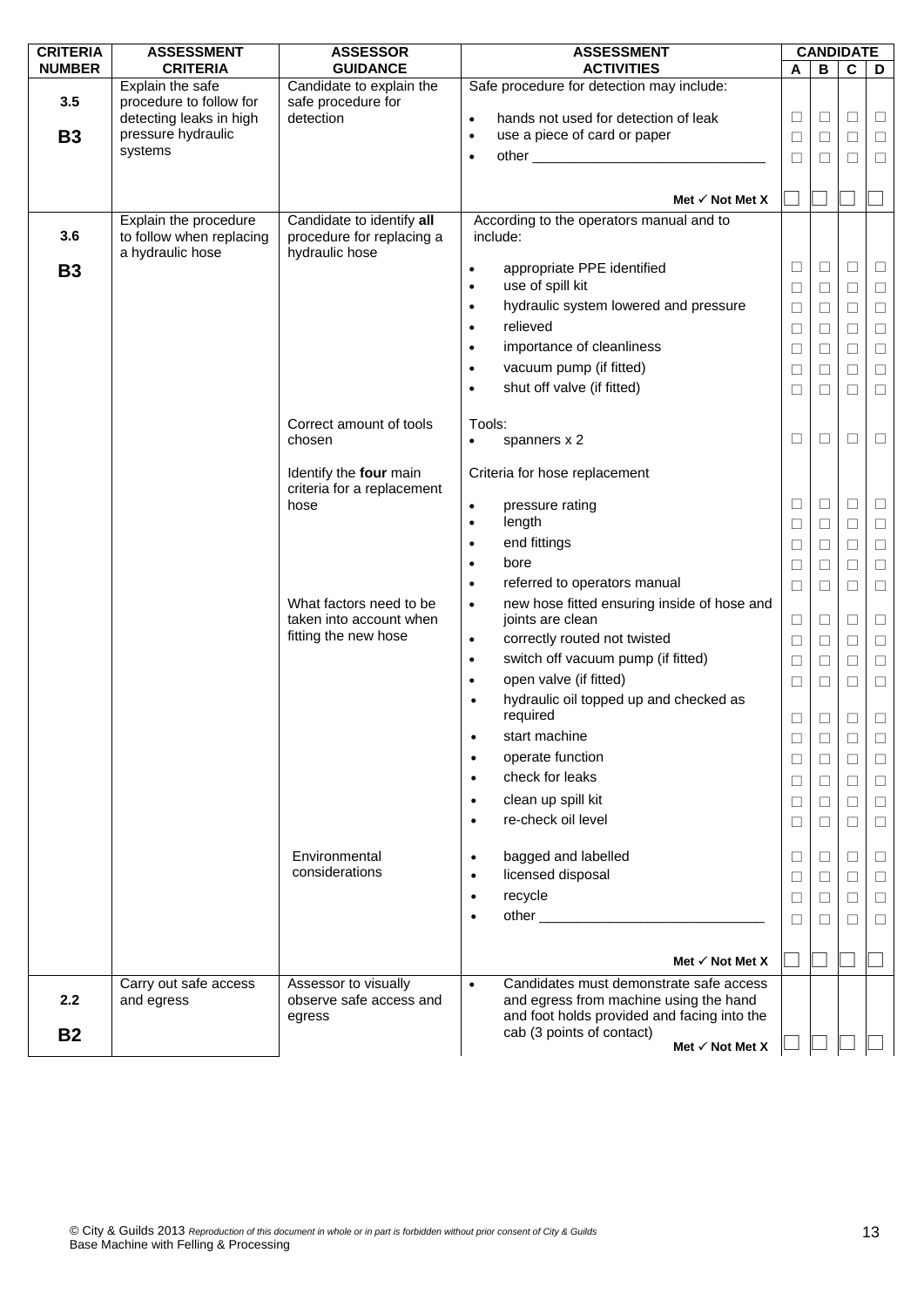| <b>CRITERIA</b>  | <b>ASSESSMENT</b>                                           | <b>ASSESSOR</b>                                                             | <b>ASSESSMENT</b>                                                                                                                                                        |              | <b>CANDIDATE</b> |              |        |
|------------------|-------------------------------------------------------------|-----------------------------------------------------------------------------|--------------------------------------------------------------------------------------------------------------------------------------------------------------------------|--------------|------------------|--------------|--------|
| <b>NUMBER</b>    | <b>CRITERIA</b>                                             | <b>GUIDANCE</b>                                                             | <b>ACTIVITIES</b>                                                                                                                                                        | A            | В                | C            | D      |
|                  | Explain the function of                                     |                                                                             | Refer to operators manual                                                                                                                                                |              |                  |              |        |
| 3.2<br><b>B3</b> | all controls and how to<br>interpret instrument<br>readings | The Candidate to explain<br>the controls inside the cab                     | The function and setting of the following controls:                                                                                                                      |              |                  |              |        |
|                  |                                                             | and what are their                                                          | starting devices, including cold start<br>$\bullet$                                                                                                                      | $\Box$       | $\Box$           | $\Box$       | $\Box$ |
|                  |                                                             | functions                                                                   | engine speed control<br>$\bullet$                                                                                                                                        | $\Box$       | $\Box$           | $\Box$       | $\Box$ |
|                  |                                                             |                                                                             | stop control<br>$\bullet$                                                                                                                                                | ⊔            | ⊔                | □            | $\Box$ |
|                  |                                                             |                                                                             | check function of emergency stop<br>$\bullet$                                                                                                                            | $\Box$       | $\Box$           | $\Box$       |        |
|                  |                                                             |                                                                             | gear selection                                                                                                                                                           |              |                  |              | $\Box$ |
|                  |                                                             |                                                                             | clutch                                                                                                                                                                   | □            | $\Box$           | $\Box$       | $\Box$ |
|                  |                                                             |                                                                             | $\bullet$                                                                                                                                                                | ⊔            | L                | ⊔            | □      |
|                  |                                                             |                                                                             | differential lock (where applicable)<br>$\bullet$                                                                                                                        | $\Box$       | □                | $\Box$       | $\Box$ |
|                  |                                                             |                                                                             | PTO lever engagement and speed range<br>$\bullet$<br>selector (where applicable)<br>brakes (independent and parking) and<br>$\bullet$<br>remote braking device if fitted | □            | □<br>□           | □            | □      |
|                  |                                                             |                                                                             | hydraulic controls<br>$\bullet$                                                                                                                                          | ⊔            |                  | $\Box$       | $\Box$ |
|                  |                                                             |                                                                             |                                                                                                                                                                          | $\Box$       | $\Box$           | $\Box$       | $\Box$ |
|                  |                                                             |                                                                             | draft control (as applicable)<br>$\bullet$                                                                                                                               | □            | $\Box$           | П            | $\Box$ |
|                  |                                                             |                                                                             | position control (as applicable)<br>٠                                                                                                                                    | $\Box$       | □                | $\Box$       | $\Box$ |
|                  |                                                             |                                                                             | other controls provided<br>$\bullet$                                                                                                                                     | $\Box$       | □                | $\Box$       | $\Box$ |
|                  |                                                             |                                                                             | external services                                                                                                                                                        | $\Box$       | $\Box$           | $\Box$       | $\Box$ |
|                  |                                                             |                                                                             | lights, direction indicators, horn, screen<br>wash/wipe, heating and ventilation controls<br>and any safety warning device (where<br>applicable)                         | □            | $\Box$           | $\Box$       | $\Box$ |
|                  |                                                             | State the instruments<br>inside the cab, what they                          | tractormeter and associated chart (if<br>$\bullet$<br>applicable)                                                                                                        | □            | $\Box$           | $\Box$       | $\Box$ |
|                  |                                                             | are and how should they                                                     | oil pressure gauge (or warning light)<br>$\bullet$                                                                                                                       | $\Box$       | □                | $\Box$       | $\Box$ |
|                  |                                                             | be interpreted                                                              | battery condition indicator or warning light<br>$\bullet$                                                                                                                | $\Box$       | □                | □            | $\Box$ |
|                  |                                                             |                                                                             | other warning lights (as applicable)<br>$\bullet$                                                                                                                        | $\Box$       | $\Box$           | $\Box$       | $\Box$ |
|                  |                                                             |                                                                             | reversing aid (if applicable)                                                                                                                                            | □            | □                | $\Box$       | $\Box$ |
|                  |                                                             | What action should be<br>taken in the event of a<br>warning light coming on | refer to operators manual<br>$\bullet$                                                                                                                                   | □            | □                | □            | $\Box$ |
|                  |                                                             | What action should be                                                       | fire fighting system(s) tested (if fitted)<br>$\bullet$                                                                                                                  | $\Box$       | □                | □            | $\Box$ |
|                  |                                                             | taken to maintain/check                                                     | fire extinguishers maintained, checked and                                                                                                                               |              |                  |              |        |
|                  |                                                             | the fire fighting system is<br>operational                                  | in date                                                                                                                                                                  | □            | □                | $\mathsf{L}$ | □      |
|                  |                                                             |                                                                             | access and egress points in the event of an<br>$\bullet$<br>emergency                                                                                                    | $\mathbf{L}$ | $\Box$           | П            | $\Box$ |
|                  |                                                             |                                                                             | Met $\checkmark$ Not Met X                                                                                                                                               |              |                  |              |        |
|                  | Describe how                                                | <b>Three</b> causes                                                         | Environmental damage may be caused by:                                                                                                                                   |              |                  |              |        |
| 4.5              | environmental damage<br>can be caused and<br>minimised      |                                                                             | incorrect storage of fuel and oil<br>$\bullet$                                                                                                                           | □            | $\Box$           | $\Box$       | $\Box$ |
| <b>B4</b>        |                                                             |                                                                             | defective machinery<br>$\bullet$                                                                                                                                         | □            | $\Box$           | □            | $\Box$ |
|                  |                                                             |                                                                             | poor work practice<br>$\bullet$                                                                                                                                          | $\Box$       | $\Box$           | $\Box$       | $\Box$ |
|                  |                                                             |                                                                             | oil and fuel spillages<br>$\bullet$                                                                                                                                      | □            | $\Box$           | $\Box$       | $\Box$ |
|                  |                                                             |                                                                             |                                                                                                                                                                          | $\Box$       | П                | $\Box$       | $\Box$ |
|                  |                                                             | <b>Three</b> preventions                                                    | Environmental damage may be prevented by:                                                                                                                                |              |                  |              |        |
|                  |                                                             |                                                                             | following principals of industry good<br>$\bullet$                                                                                                                       |              |                  |              |        |
|                  |                                                             |                                                                             | practice                                                                                                                                                                 | □            | $\Box$           | $\Box$       | $\Box$ |
|                  |                                                             |                                                                             | good housekeeping<br>$\bullet$                                                                                                                                           | $\Box$       | $\Box$           | $\Box$       | $\Box$ |
|                  |                                                             |                                                                             | appropriately trained operators<br>$\bullet$                                                                                                                             | □            | $\Box$           | $\Box$       | $\Box$ |
|                  |                                                             |                                                                             | spill kits are available<br>$\bullet$                                                                                                                                    | □            | $\Box$           | $\Box$       | $\Box$ |
|                  |                                                             |                                                                             |                                                                                                                                                                          | $\Box$       | П                | П            | $\Box$ |
|                  |                                                             |                                                                             | Met $\checkmark$ Not Met X                                                                                                                                               |              |                  |              |        |
|                  |                                                             |                                                                             |                                                                                                                                                                          |              |                  |              |        |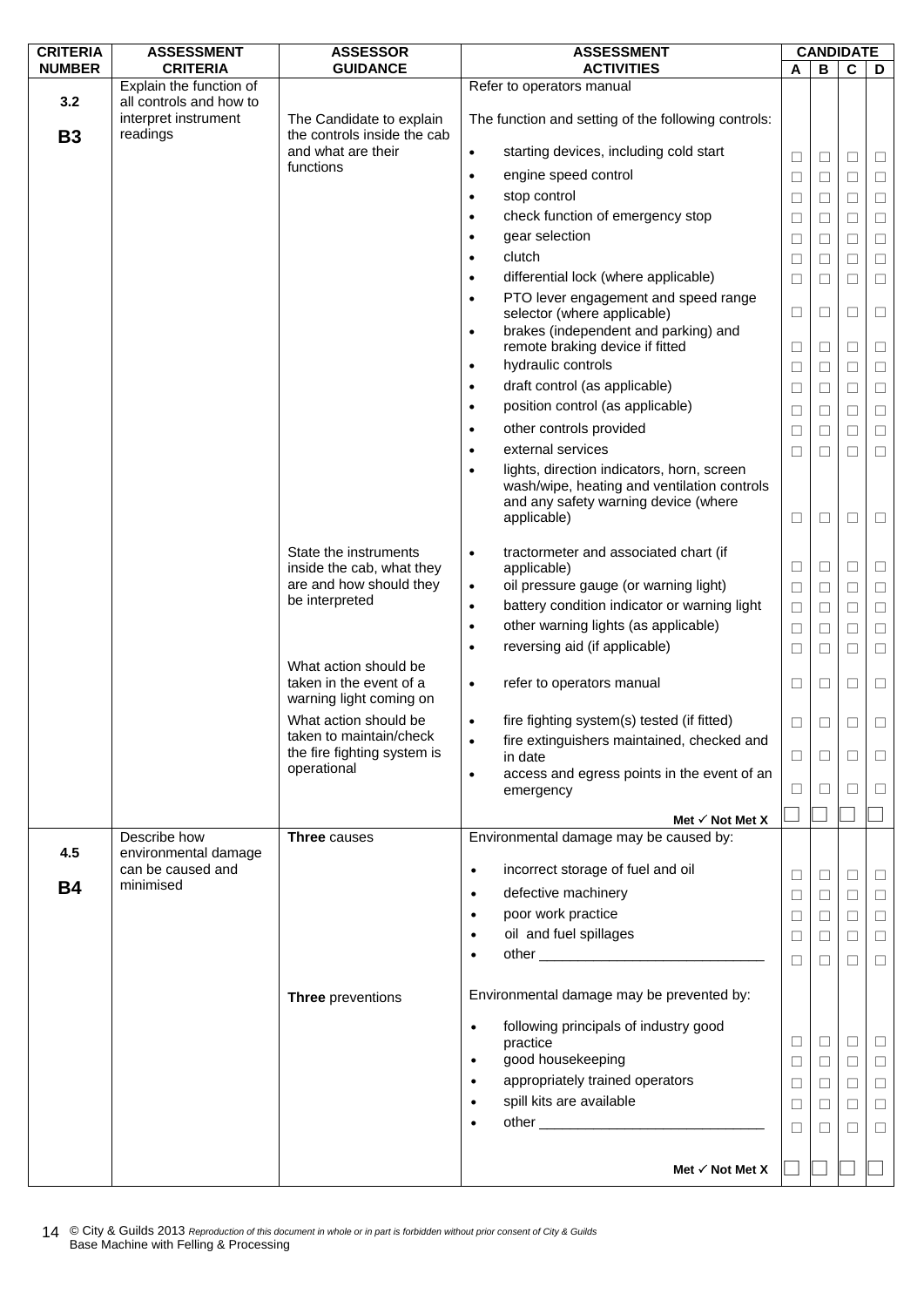| <b>CRITERIA</b> | <b>ASSESSMENT</b>                             | <b>ASSESSOR</b>                         | <b>ASSESSMENT</b>                                                                                     |                  |                  | <b>CANDIDATE</b> |                  |
|-----------------|-----------------------------------------------|-----------------------------------------|-------------------------------------------------------------------------------------------------------|------------------|------------------|------------------|------------------|
| <b>NUMBER</b>   | <b>CRITERIA</b>                               | <b>GUIDANCE</b>                         | <b>ACTIVITIES</b>                                                                                     | A                | B                | C                | D                |
| 4.6             | Describe the correct<br>methods for disposing | The Candidate to state<br>one method    | Disposal of waste from workplace activities may<br>include:                                           |                  |                  |                  |                  |
| <b>B4</b>       | of waste                                      |                                         | waste oils placed in approved containers<br>$\bullet$                                                 |                  |                  |                  |                  |
|                 |                                               |                                         | for disposal                                                                                          | $\Box$           | $\Box$           | $\Box$           | $\Box$           |
|                 |                                               |                                         | use of designated waste/recycle bins<br>$\bullet$                                                     | $\Box$           | $\Box$           | $\Box$           | $\Box$           |
|                 |                                               |                                         | $\bullet$                                                                                             | □                | П                | □                | $\Box$           |
|                 |                                               |                                         | Met $\checkmark$ Not Met X                                                                            |                  |                  |                  |                  |
|                 | Explain the implications                      | Describe factors to                     | Route planning may be achieved by assessing:                                                          |                  |                  |                  |                  |
| 5.3             | of terrain, ground<br>conditions, season,     | consider when route<br>planning         | Terrain                                                                                               |                  |                  |                  |                  |
| F/P5            | weather and tree<br>condition on planning     | One example from each                   |                                                                                                       | $\Box$           | $\Box$           | $\Box$           | $\Box$           |
|                 | access routes and                             |                                         | roughness, slope<br>$\bullet$<br>$\bullet$                                                            | $\Box$           | $\Box$           | $\Box$           | $\Box$           |
|                 | driving the machine                           |                                         |                                                                                                       |                  |                  |                  |                  |
|                 |                                               |                                         | Ground conditions                                                                                     |                  |                  |                  |                  |
|                 |                                               |                                         | load to match ground conditions (ground<br>$\bullet$                                                  |                  |                  |                  |                  |
|                 |                                               |                                         | bearing capacity)<br>$\bullet$                                                                        | $\Box$<br>$\Box$ | $\Box$<br>$\Box$ | $\Box$<br>$\Box$ | $\Box$<br>$\Box$ |
|                 |                                               |                                         |                                                                                                       |                  |                  |                  |                  |
|                 |                                               |                                         | Seasonal                                                                                              |                  |                  |                  |                  |
|                 |                                               |                                         | winter, summer<br>$\bullet$                                                                           | $\Box$           | $\Box$           | $\Box$           | $\Box$           |
|                 |                                               |                                         | $\bullet$                                                                                             | $\Box$           | $\Box$           | $\Box$           | $\Box$           |
|                 |                                               |                                         | Tree species                                                                                          |                  |                  |                  |                  |
|                 |                                               |                                         | transport of brash from worked racks<br>$\bullet$                                                     | □                | $\Box$           | $\Box$           | $\Box$           |
|                 |                                               |                                         | tree species relevant to brash availability<br>$\bullet$                                              | $\Box$           | $\Box$           | $\Box$           | $\Box$           |
|                 |                                               |                                         | $\bullet$                                                                                             | $\Box$           | $\Box$           | □                | $\Box$           |
|                 |                                               |                                         | Met $\checkmark$ Not Met X                                                                            |                  |                  |                  |                  |
|                 | Describe safe driving                         | All relevant to the                     |                                                                                                       |                  |                  |                  |                  |
| 3.7             | techniques that should<br>be used on site     | machine                                 |                                                                                                       |                  |                  |                  |                  |
| <b>B3</b>       |                                               | The dangers of driving at<br>high speed | The dangers of driving at high speed                                                                  |                  |                  |                  |                  |
|                 |                                               |                                         | stability<br>$\bullet$                                                                                | $\Box$           | ⊔                | ⊔                | ⊔                |
| 5.2             |                                               |                                         | stopping distance<br>$\bullet$                                                                        | $\Box$           | $\Box$           | $\Box$           | $\Box$           |
|                 |                                               |                                         | $\bullet$                                                                                             | $\Box$           | $\Box$           | $\Box$           | $\Box$           |
| F/P5            |                                               | The benefits of wide                    | The benefits of wide wheel track settings                                                             |                  |                  |                  |                  |
|                 |                                               | wheel track settings                    | stability<br>$\bullet$                                                                                | $\Box$           | $\Box$           | $\Box$           | $\Box$           |
|                 |                                               |                                         | $\bullet$                                                                                             | $\Box$           | $\Box$           | $\Box$           | $\Box$           |
|                 |                                               | Up and down hill                        | Up and down hill                                                                                      |                  |                  |                  |                  |
|                 |                                               |                                         |                                                                                                       |                  |                  |                  |                  |
|                 |                                               |                                         | straight<br>$\bullet$<br>load distribution<br>$\bullet$                                               | $\Box$           | ⊔                | □                | ⊔                |
|                 |                                               |                                         |                                                                                                       | □                | □                | $\Box$           | $\Box$           |
|                 |                                               | Across a slope                          | Across a slope                                                                                        |                  |                  |                  |                  |
|                 |                                               |                                         | avoid if possible<br>$\bullet$                                                                        | □                | □                | □                | $\Box$           |
|                 |                                               |                                         | direction of turn up hill (rigid), downhill<br>$\bullet$<br>(articulated), tracked machine (specific) | Ц                | □                | □                | $\Box$           |
|                 |                                               |                                         | weight distribution<br>$\bullet$                                                                      | Ц                | ⊔                | □                | $\Box$           |
|                 |                                               |                                         | route construction<br>$\bullet$                                                                       | $\Box$           | ⊔                | $\Box$           | $\Box$           |
|                 |                                               |                                         | avoid obstacles<br>$\bullet$                                                                          | □                |                  | П                | $\Box$           |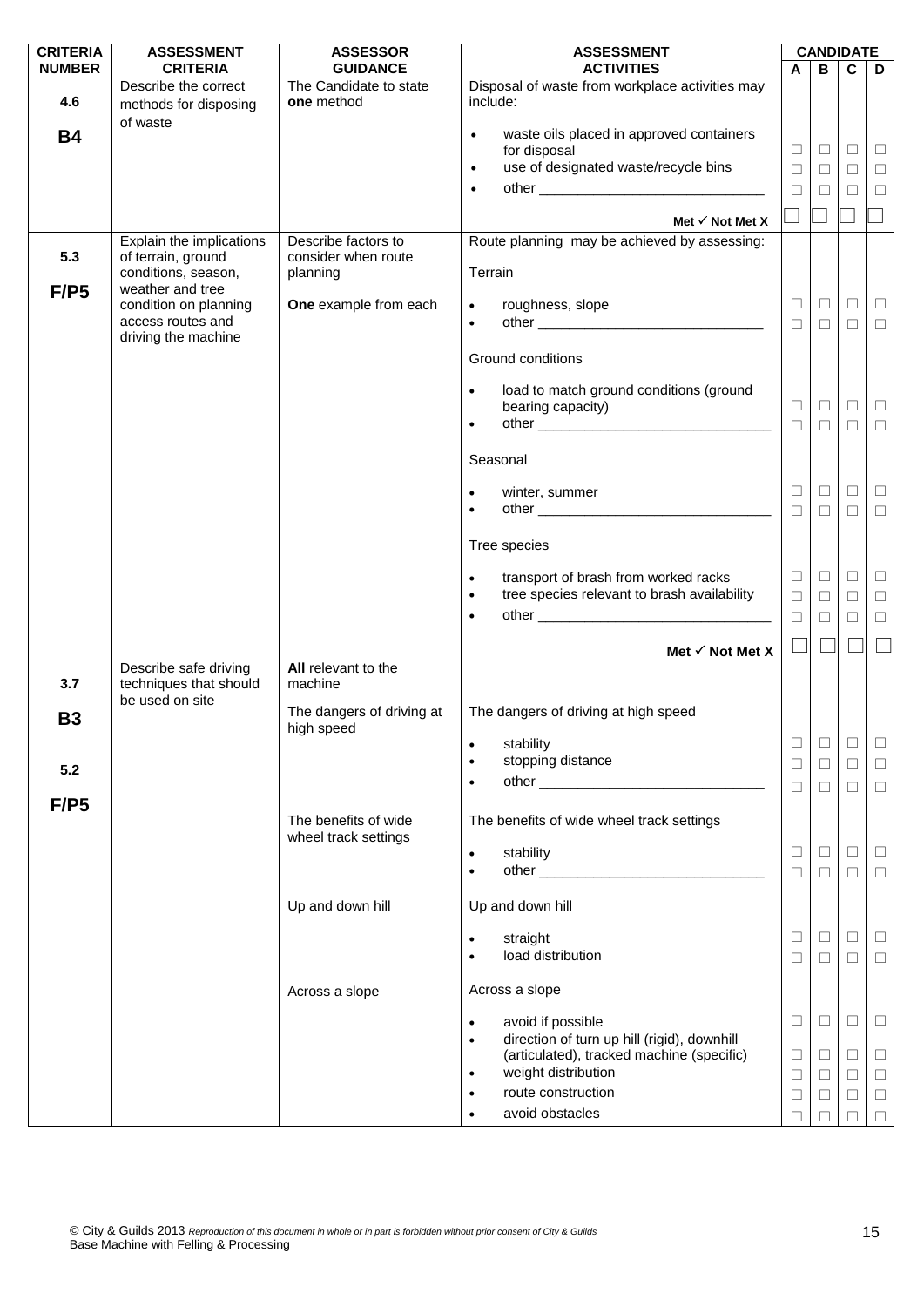| <b>CRITERIA</b> | <b>ASSESSMENT</b>                   | <b>ASSESSOR</b>                                          | <b>ASSESSMENT</b>                                                                    |                   | <b>CANDIDATE</b> |                         |        |
|-----------------|-------------------------------------|----------------------------------------------------------|--------------------------------------------------------------------------------------|-------------------|------------------|-------------------------|--------|
| <b>NUMBER</b>   | <b>CRITERIA</b>                     | <b>GUIDANCE</b>                                          | <b>ACTIVITIES</b>                                                                    | A                 | B                | $\overline{\mathbf{c}}$ | D      |
| 3.7/5.2         |                                     | Over rough ground                                        | Over rough ground                                                                    |                   |                  |                         |        |
| cont            |                                     |                                                          | speed<br>$\bullet$                                                                   | ⊔                 | $\Box$           | $\Box$                  | $\Box$ |
|                 |                                     |                                                          | stability<br>$\bullet$                                                               | $\Box$            | $\Box$           | $\Box$                  | $\Box$ |
|                 |                                     |                                                          | weight distribution<br>$\bullet$                                                     | □                 | $\Box$           | □                       | $\Box$ |
|                 |                                     | When driving with heavily<br>loaded trailers and         | When driving with heavily loaded trailers and<br>implements                          |                   |                  |                         |        |
|                 |                                     | implements                                               | speed<br>$\bullet$                                                                   | $\Box$            | $\Box$           | $\Box$                  | $\Box$ |
|                 |                                     |                                                          | stability<br>$\bullet$                                                               | $\Box$            | $\Box$           | $\Box$                  | $\Box$ |
|                 |                                     |                                                          | weight distribution<br>$\bullet$                                                     | $\Box$            | $\Box$           | $\Box$                  | $\Box$ |
|                 |                                     |                                                          | route planning<br>$\bullet$                                                          | $\Box$            | $\Box$           | $\Box$                  | $\Box$ |
|                 |                                     | Change of centre of                                      | Change of centre of gravity when turning                                             |                   |                  |                         |        |
|                 |                                     | gravity when turning                                     | stability<br>$\bullet$                                                               |                   | $\Box$           | $\Box$                  |        |
|                 |                                     |                                                          | Importance of loader position and machine                                            | □                 |                  |                         | □      |
|                 |                                     |                                                          | stability                                                                            |                   |                  |                         |        |
|                 |                                     | Three of each                                            | Loader position                                                                      |                   |                  |                         |        |
|                 |                                     |                                                          | maintain the centre of gravity<br>$\bullet$                                          | $\Box$            | $\Box$           | $\Box$                  | $\Box$ |
|                 |                                     |                                                          | over reaching<br>$\bullet$                                                           | ⊔                 | $\Box$           | □                       | $\Box$ |
|                 |                                     |                                                          | over loading<br>$\bullet$                                                            | $\Box$            | $\Box$           | $\Box$                  | $\Box$ |
|                 |                                     |                                                          | slope/steep ground<br>$\bullet$                                                      | □                 | $\Box$           | $\Box$                  | $\Box$ |
|                 |                                     |                                                          | loader parking position<br>$\bullet$                                                 | ⊔                 | □                | $\Box$                  | $\Box$ |
|                 |                                     |                                                          | Machine stability                                                                    |                   |                  |                         |        |
|                 |                                     |                                                          | use of legs (if fitted)<br>$\bullet$                                                 | $\Box$            | $\Box$           | $\Box$                  | $\Box$ |
|                 |                                     |                                                          | oscillation lock<br>$\bullet$                                                        | $\Box$            | $\Box$           | $\Box$                  | $\Box$ |
|                 |                                     |                                                          | ballast of tyres/traction aids<br>$\bullet$                                          | ⊔                 | ⊔                | □                       | $\Box$ |
|                 |                                     |                                                          | ground condition<br>$\bullet$                                                        | $\Box$            | $\Box$           | $\Box$                  | $\Box$ |
|                 |                                     | Four methods                                             | Safe driving techniques may be applied by                                            |                   |                  |                         |        |
|                 |                                     |                                                          | correct gear selection and engine speed<br>$\bullet$<br>route selection and planning | $\Box$            | $\Box$           | $\Box$                  | $\Box$ |
|                 |                                     |                                                          | $\bullet$<br>patching and brash matt repair<br>$\bullet$                             | $\Box$            | $\Box$           | $\Box$                  | $\Box$ |
|                 |                                     |                                                          | appropriate use of difflock                                                          | ⊔                 | $\Box$           | □                       | $\Box$ |
|                 |                                     |                                                          | appropriate use of traction aids                                                     |                   | $\Box$           | □                       | ⊔      |
|                 |                                     |                                                          | $\bullet$<br>stability                                                               | $\Box$            | $\Box$           | $\Box$                  | $\Box$ |
|                 |                                     |                                                          | $\bullet$<br>avoid standing crop                                                     | ⊔                 | $\Box$           | $\Box$                  | $\Box$ |
|                 |                                     |                                                          | $\bullet$<br>$\bullet$                                                               | $\Box$            | $\Box$           | $\Box$                  | $\Box$ |
|                 |                                     |                                                          | Met $\checkmark$ Not Met X                                                           | $\vert \ \ \vert$ | $\Box$           | □                       | $\Box$ |
|                 |                                     | Assessor to observe the                                  | Candidate to drive or manoeuvre machine                                              |                   |                  |                         |        |
| 3.1             | Drive the machine on                | candidate drive the                                      | safe access<br>$\bullet$                                                             | □                 | $\Box$           | $\Box$                  | $\Box$ |
|                 | site in a safe and<br>effective way | machine turning left and<br>right, reverse, park, switch | start in accordance with manufacturers<br>$\bullet$                                  | Ц                 | $\Box$           | $\Box$                  | $\Box$ |
|                 |                                     | off and exit                                             | recommendations<br>$\bullet$                                                         | $\Box$            | $\Box$           | $\Box$                  | $\Box$ |
| &               |                                     |                                                          | appropriate gear selection<br>$\bullet$                                              | $\Box$            | ⊔                | $\Box$                  | $\Box$ |
| 3.2             | Manoeuvre the machine               |                                                          | smoothness of take off<br>$\bullet$                                                  | $\Box$            | $\Box$           | $\Box$                  | $\Box$ |
|                 | on site in a safe and               |                                                          | drive in a straight line<br>$\bullet$                                                | $\Box$            | $\Box$           | $\Box$                  | $\Box$ |
| F/P3            | effective way                       |                                                          | left and right turn<br>$\bullet$                                                     | ⊔                 | ⊔                | □                       | $\Box$ |
|                 |                                     |                                                          | reverse<br>$\bullet$                                                                 | $\Box$            | $\Box$           | $\Box$                  | $\Box$ |
|                 |                                     |                                                          | appropriate speed for conditions<br>$\bullet$                                        | □                 | $\Box$           | $\Box$                  | $\Box$ |
|                 |                                     |                                                          | appropriate use of brakes<br>$\bullet$                                               | $\Box$            | $\Box$           | $\Box$                  | $\Box$ |
|                 |                                     |                                                          | parking brake applied and effective<br>$\bullet$                                     | $\Box$            | $\Box$           | $\Box$                  | $\Box$ |
|                 |                                     |                                                          | stop in accordance with manufacturers<br>$\bullet$                                   | Ц                 | ⊔                | □                       | $\Box$ |
|                 |                                     |                                                          | recommendations<br>$\bullet$                                                         | $\Box$            | $\Box$           | $\Box$                  | $\Box$ |
|                 |                                     |                                                          | safe egress<br>$\bullet$                                                             | □                 | □                | $\Box$                  | $\Box$ |
|                 |                                     |                                                          |                                                                                      |                   |                  |                         |        |
|                 |                                     |                                                          | Met $\checkmark$ Not Met X                                                           |                   |                  |                         |        |

© City & Guilds 2013 *Reproduction of this document in whole or in part is forbidden without prior consent of City & Guilds*  16 © City & Guilds 2013 Reproduction of this doc<br>Base Machine with Felling & Processing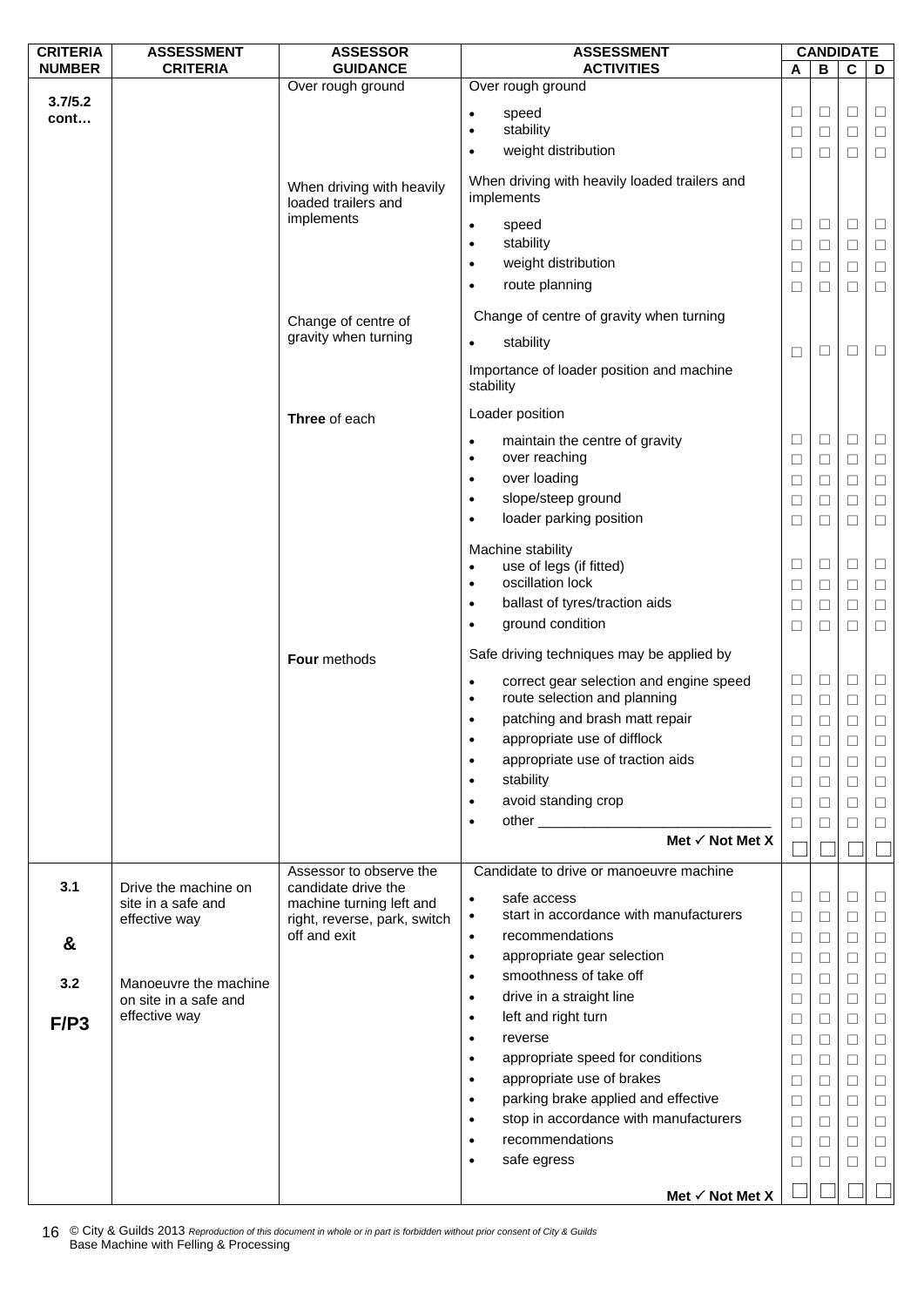| <b>CRITERIA</b> | <b>ASSESSMENT</b>                        | <b>ASSESSOR</b>            | <b>ASSESSMENT</b>                                                 |        |              | <b>CANDIDATE</b> |        |
|-----------------|------------------------------------------|----------------------------|-------------------------------------------------------------------|--------|--------------|------------------|--------|
| <b>NUMBER</b>   | <b>CRITERIA</b>                          | <b>GUIDANCE</b>            | <b>ACTIVITIES</b>                                                 | A      | В            | $\mathbf c$      | D      |
|                 | Describe how to select                   | The capabilities and       | Size and species may include:                                     |        |              |                  |        |
| 6.1             | size and species to                      | limitations of the machine |                                                                   |        |              |                  |        |
|                 | meet the job                             | in relation to processing  | measure tree diameter<br>$\bullet$                                | $\Box$ | $\Box$       | $\Box$           | $\Box$ |
| P <sub>6</sub>  | specification                            |                            | identify tree species<br>$\bullet$                                | $\Box$ | □            | □                | $\Box$ |
|                 |                                          |                            | stem straightness<br>$\bullet$                                    | $\Box$ | $\Box$       | $\Box$           | $\Box$ |
|                 |                                          |                            | branch formation<br>$\bullet$                                     | □      | $\mathbf{L}$ | $\Box$           | $\Box$ |
|                 |                                          |                            |                                                                   |        |              |                  |        |
|                 |                                          |                            | Met $\checkmark$ Not Met X                                        |        |              |                  |        |
| 6.1             | Describe how to<br>recognise trees to be | Identify four              | Tree Identification may include:                                  |        |              |                  |        |
|                 | felled to meet the job                   |                            | marking<br>$\bullet$                                              | $\Box$ | □            | $\Box$           | $\Box$ |
| F <sub>6</sub>  | specification                            |                            | paint<br>$\bullet$                                                | $\Box$ | ⊔            | $\Box$           | $\Box$ |
|                 |                                          |                            | GPS and digital mapping<br>$\bullet$                              | $\Box$ | $\Box$       | $\Box$           | $\Box$ |
| 4.1             | Identify trees in                        |                            | site plan<br>$\bullet$                                            |        |              |                  |        |
|                 | accordance with the job                  |                            |                                                                   | $\Box$ | $\Box$       | $\Box$           | $\Box$ |
| F4              | specification                            |                            | tape<br>$\bullet$                                                 | □      |              | □                | $\Box$ |
|                 |                                          |                            | $\bullet$                                                         | $\Box$ | □            | $\Box$           | $\Box$ |
|                 |                                          |                            | Met $\checkmark$ Not Met X                                        |        |              |                  |        |
|                 | Maintain brash                           | Assessor to observe        | To reduce ground damage                                           |        |              |                  |        |
| 3.3             |                                          |                            |                                                                   |        |              |                  |        |
|                 |                                          |                            | cut to specified length/diameter<br>$\bullet$                     | □      | ⊔            | □                | □      |
| P <sub>3</sub>  |                                          |                            | ensure brash is layout to width and depth<br>$\bullet$            |        |              |                  |        |
|                 |                                          |                            | for machine travel                                                | □      | ⊔            | □                | $\Box$ |
|                 |                                          |                            | segregate for brash for bailing - chipping<br>$\bullet$           | $\Box$ | $\Box$       | $\Box$           | $\Box$ |
|                 |                                          |                            | small trees, tops etc. to reduce ground<br>$\bullet$              | $\Box$ | П            | $\Box$           | $\Box$ |
|                 |                                          |                            | damage and aid flotation<br>create brash for bailing              |        |              |                  |        |
|                 |                                          |                            | $\bullet$                                                         | □      | ⊔            | □                | $\Box$ |
|                 |                                          |                            | $\bullet$                                                         | □      | П            | □                | $\Box$ |
|                 |                                          |                            |                                                                   |        |              |                  |        |
|                 |                                          |                            | Met $\checkmark$ Not Met X                                        |        |              |                  |        |
|                 | Describe how to assess                   | Candidate to state five    | Tree assessment may include:                                      |        |              |                  |        |
| 6.2             | trees to determine<br>felling method     | methods                    | operators manual<br>$\bullet$                                     | $\Box$ | □            | $\Box$           | $\Box$ |
| F <sub>6</sub>  |                                          |                            | maximum felling diameter<br>$\bullet$                             | □      | ⊔            | $\Box$           | $\Box$ |
|                 |                                          |                            | machine handling limit<br>$\bullet$                               | $\Box$ | □            | $\Box$           | $\Box$ |
|                 |                                          |                            | stability of the machine<br>$\bullet$                             | $\Box$ | П            | $\Box$           | $\Box$ |
|                 |                                          |                            | species of the tree                                               |        |              |                  |        |
|                 |                                          |                            |                                                                   | $\Box$ |              | □                | ⊔      |
|                 |                                          |                            | tree size                                                         | $\Box$ | ⊔            | $\Box$           | ⊔      |
|                 |                                          |                            | Met $\checkmark$ Not Met X                                        |        |              |                  |        |
|                 | Explain how to carry out                 | Candidate to describe five | Windblown                                                         |        |              |                  |        |
| 6.3             | windblow clearance and                   | factors to consider when   | correct positioning of machine<br>$\bullet$                       | $\Box$ | ⊔            | □                | □      |
|                 | other difficult and                      | severing windblown stems   | grips tree correctly (stem)<br>$\bullet$                          | □      | $\mathsf{L}$ | П                | □      |
| F <sub>6</sub>  | dangerous operations                     |                            | be alert to the possibility of stem and other<br>$\bullet$        |        |              |                  |        |
|                 |                                          |                            | material movement                                                 | □      | ⊔            | □                | □      |
|                 |                                          |                            | make every endeavour to replace the<br>$\bullet$                  |        |              | $\Box$           |        |
|                 |                                          |                            | severed root plate<br>stump treatment as directed by<br>$\bullet$ | $\Box$ | □            |                  | $\Box$ |
|                 |                                          |                            | management                                                        | $\Box$ | □            | $\Box$           | $\Box$ |
|                 |                                          |                            | presentation of stems for processing<br>$\bullet$                 | $\Box$ | $\Box$       | $\Box$           | $\Box$ |
|                 |                                          |                            | industry recognised guidelines are followed<br>$\bullet$          | $\Box$ | ⊔            | $\Box$           | $\Box$ |
|                 |                                          |                            | $\bullet$                                                         | $\Box$ | $\Box$       | $\Box$           | $\Box$ |
|                 |                                          |                            |                                                                   |        |              |                  |        |
|                 |                                          | Candidate to describe all  | Forked or mis-shaped tree                                         |        |              |                  |        |
|                 |                                          | factors to consider when   | machine capability<br>$\bullet$                                   | $\Box$ | ⊔            | □                | ⊔      |
|                 |                                          | severing forked or mis-    |                                                                   |        |              |                  |        |
|                 |                                          | shaped trees               | Alternative methods:                                              |        |              |                  |        |
|                 |                                          |                            |                                                                   |        |              |                  |        |
|                 |                                          |                            | motor manual<br>$\bullet$                                         | $\Box$ | ⊔            | $\Box$           | $\Box$ |
|                 |                                          |                            | assisted felling<br>$\bullet$                                     |        |              |                  |        |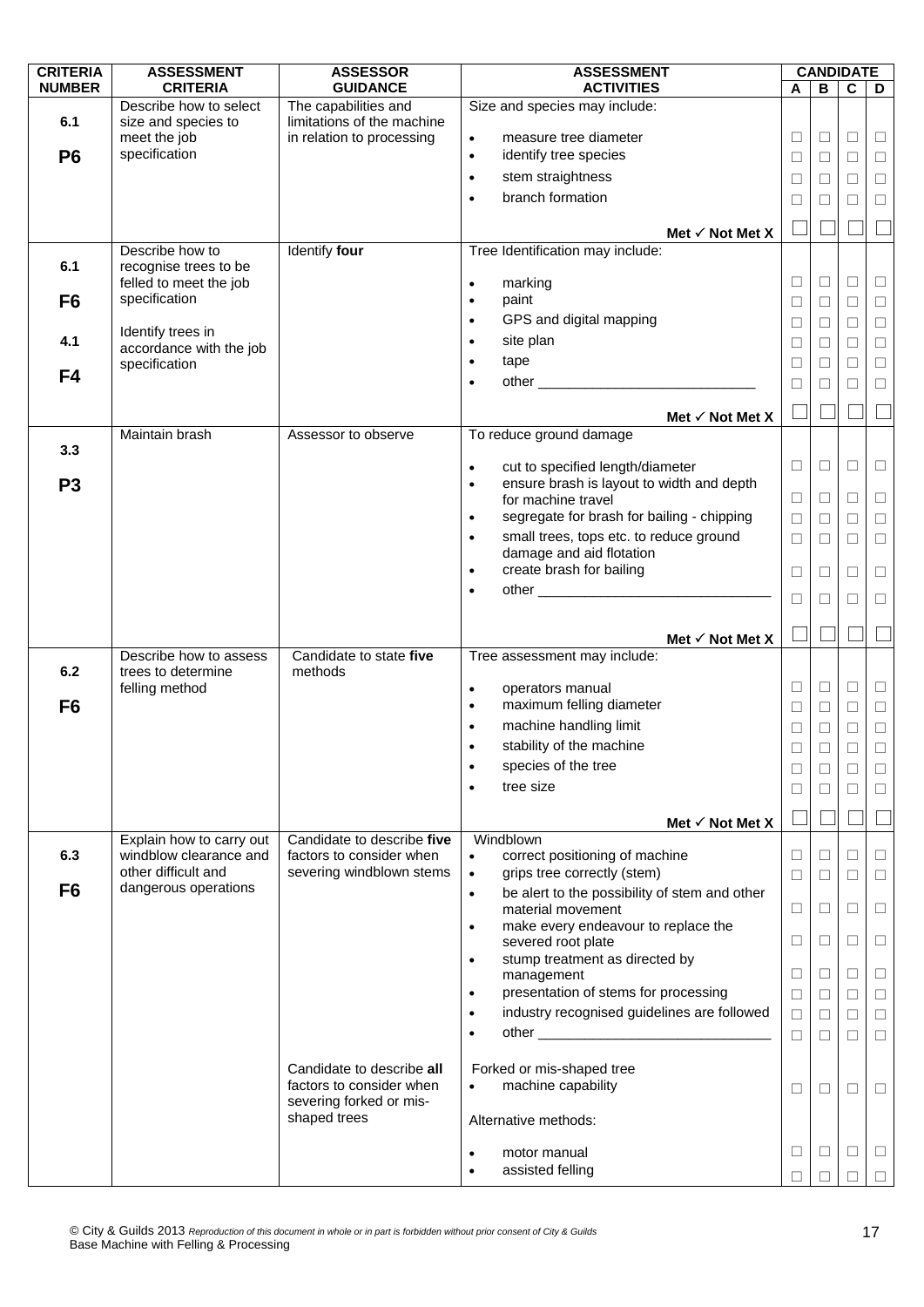| <b>CRITERIA</b> | <b>ASSESSMENT</b>        | <b>ASSESSOR</b>                        | <b>ASSESSMENT</b>                                                                                     | <b>CANDIDATE</b> |        |        |        |
|-----------------|--------------------------|----------------------------------------|-------------------------------------------------------------------------------------------------------|------------------|--------|--------|--------|
| <b>NUMBER</b>   | <b>CRITERIA</b>          | <b>GUIDANCE</b>                        | <b>ACTIVITIES</b>                                                                                     | A                | B      | C      | D      |
| 6.3 cont        |                          | Explain how to sever a<br>hung up tree | Sever a hung up tree:                                                                                 |                  |        |        |        |
|                 |                          |                                        | use machinery in accordance with relevant<br>$\bullet$<br>legislation and manufacturer's instructions | $\Box$           | $\Box$ | $\Box$ | $\Box$ |
|                 |                          |                                        | identify and fell trees in accordance with job<br>$\bullet$                                           |                  |        |        |        |
|                 |                          |                                        | specification                                                                                         | $\Box$           | $\Box$ | $\Box$ | $\Box$ |
|                 |                          |                                        | correct felling sequence i.e. tree selection<br>$\bullet$                                             | $\Box$           | $\Box$ | □      | $\Box$ |
|                 |                          |                                        | correct positioning of base machine<br>$\bullet$                                                      | $\Box$           | $\Box$ | $\Box$ | $\Box$ |
|                 |                          |                                        | correct positioning of felling head<br>$\bullet$                                                      | $\Box$           | $\Box$ | $\Box$ | $\Box$ |
|                 |                          |                                        | stem gripped correctly<br>$\bullet$                                                                   | ⊔                | ⊔      | $\Box$ | $\Box$ |
|                 |                          |                                        | be alert to stem and other material<br>$\bullet$                                                      |                  |        |        |        |
|                 |                          |                                        | movement<br>tree felled in direction of lean                                                          | ⊔                | ⊔      | $\Box$ | $\Box$ |
|                 |                          |                                        | $\bullet$                                                                                             | $\Box$           | $\Box$ | $\Box$ | $\Box$ |
|                 |                          |                                        | avoid damage to remaining crop<br>$\bullet$                                                           | □                | $\Box$ | $\Box$ | $\Box$ |
|                 |                          |                                        | rootplate re-instated<br>$\bullet$                                                                    | $\Box$           | $\Box$ | $\Box$ | $\Box$ |
|                 |                          |                                        | stump treatment (if applicable)<br>$\bullet$                                                          | $\Box$           | $\Box$ | $\Box$ | $\Box$ |
|                 |                          |                                        | avoidance of splits, spikes and shattered<br>$\bullet$<br>butts                                       | $\Box$           | $\Box$ | $\Box$ | $\Box$ |
|                 |                          |                                        | environmental and conservation<br>$\bullet$                                                           |                  |        |        |        |
|                 |                          |                                        | requirements complied with                                                                            | $\Box$           | ⊔      | □      | $\Box$ |
|                 |                          |                                        | industry recognised guidelines are followed<br>$\bullet$                                              | $\Box$           | $\Box$ | $\Box$ | $\Box$ |
|                 |                          |                                        | $\bullet$                                                                                             | $\Box$           | □      | $\Box$ | $\Box$ |
|                 |                          |                                        |                                                                                                       |                  |        |        |        |
|                 | Fell trees in accordance | Candidate directionally                | Met $\checkmark$ Not Met X<br>Single cuts:                                                            |                  |        |        |        |
| 4.2             | with the job             | fells a minimum of five                |                                                                                                       |                  |        |        |        |
|                 | specification            | trees requiring a single               | use machinery in accordance with relevant<br>$\bullet$                                                |                  |        |        |        |
| F4              |                          | felling cut                            | legislation and manufacturer's instructions                                                           | $\Box$           | $\Box$ | $\Box$ | $\Box$ |
|                 |                          |                                        | identify and fell trees in accordance with job<br>$\bullet$<br>specification                          | $\Box$           | ⊔      | ⊔      | $\Box$ |
|                 |                          |                                        | correct felling sequence i.e. tree selection<br>٠                                                     | $\Box$           | $\Box$ | $\Box$ | $\Box$ |
|                 |                          |                                        | correct positioning of base machine<br>$\bullet$                                                      | $\Box$           | $\Box$ | $\Box$ | $\Box$ |
|                 |                          |                                        | correct positioning of felling head<br>$\bullet$                                                      | $\Box$           | $\Box$ | $\Box$ | $\Box$ |
|                 |                          |                                        | stem gripped correctly<br>$\bullet$                                                                   | $\Box$           | $\Box$ | $\Box$ | $\Box$ |
|                 |                          |                                        | tree felled in correct direction<br>$\bullet$                                                         | □                | □      | $\Box$ | $\Box$ |
|                 |                          |                                        | avoid damage to remaining crop                                                                        | $\Box$           | $\Box$ | $\Box$ | $\Box$ |
|                 |                          |                                        | low stump height<br>$\bullet$                                                                         |                  |        | $\Box$ |        |
|                 |                          |                                        | stump treatment (if applicable)<br>$\bullet$                                                          | ⊔                |        |        | ⊔      |
|                 |                          |                                        | avoidance of splits, spikes and shattered<br>$\bullet$                                                | ⊔                | ⊔      | □      | ⊔      |
|                 |                          |                                        | butts                                                                                                 | Ц                | ⊔      | ⊔      | ⊔      |
|                 |                          |                                        | environmental and conservation<br>$\bullet$                                                           |                  |        |        |        |
|                 |                          |                                        | requirements complied with                                                                            | ⊔                | ⊔      | □      | ⊔      |
|                 |                          |                                        | industry recognised guidelines are followed<br>$\bullet$                                              | ⊔                | $\Box$ | □      | ⊔      |
|                 |                          | Directionally fell five trees          | Multiple cuts                                                                                         |                  |        |        |        |
|                 |                          | requiring multiple felling<br>cuts     | use machinery in accordance with relevant<br>$\bullet$                                                |                  |        |        |        |
|                 |                          |                                        | legislation and manufacturer's instructions                                                           | □                | $\Box$ | ⊔      | ⊔      |
|                 |                          |                                        | identify and fell trees in accordance with job<br>$\bullet$                                           |                  |        |        |        |
|                 |                          |                                        | specification                                                                                         | $\Box$           | ⊔      | □      | ⊔      |
|                 |                          |                                        | correct felling sequence i.e. tree selection<br>$\bullet$                                             | $\Box$           | $\Box$ | $\Box$ | $\Box$ |
|                 |                          |                                        | correct positioning of base machine<br>$\bullet$                                                      | $\Box$           | □      | $\Box$ | $\Box$ |
|                 |                          |                                        | correct positioning of felling head<br>$\bullet$                                                      | $\Box$           | $\Box$ | $\Box$ | $\Box$ |
|                 |                          |                                        | stem gripped correctly<br>$\bullet$                                                                   | $\Box$           | $\Box$ | $\Box$ | □      |
|                 |                          |                                        | first cut placed in the intended felling<br>$\bullet$<br>direction                                    | □                | $\Box$ | $\Box$ | $\Box$ |
|                 |                          |                                        | second cut level or slightly above first cut<br>٠                                                     | Ц                | ⊔      | ⊔      | □      |
|                 |                          |                                        | tree felled in correct direction<br>$\bullet$                                                         | $\Box$           |        | $\Box$ | $\Box$ |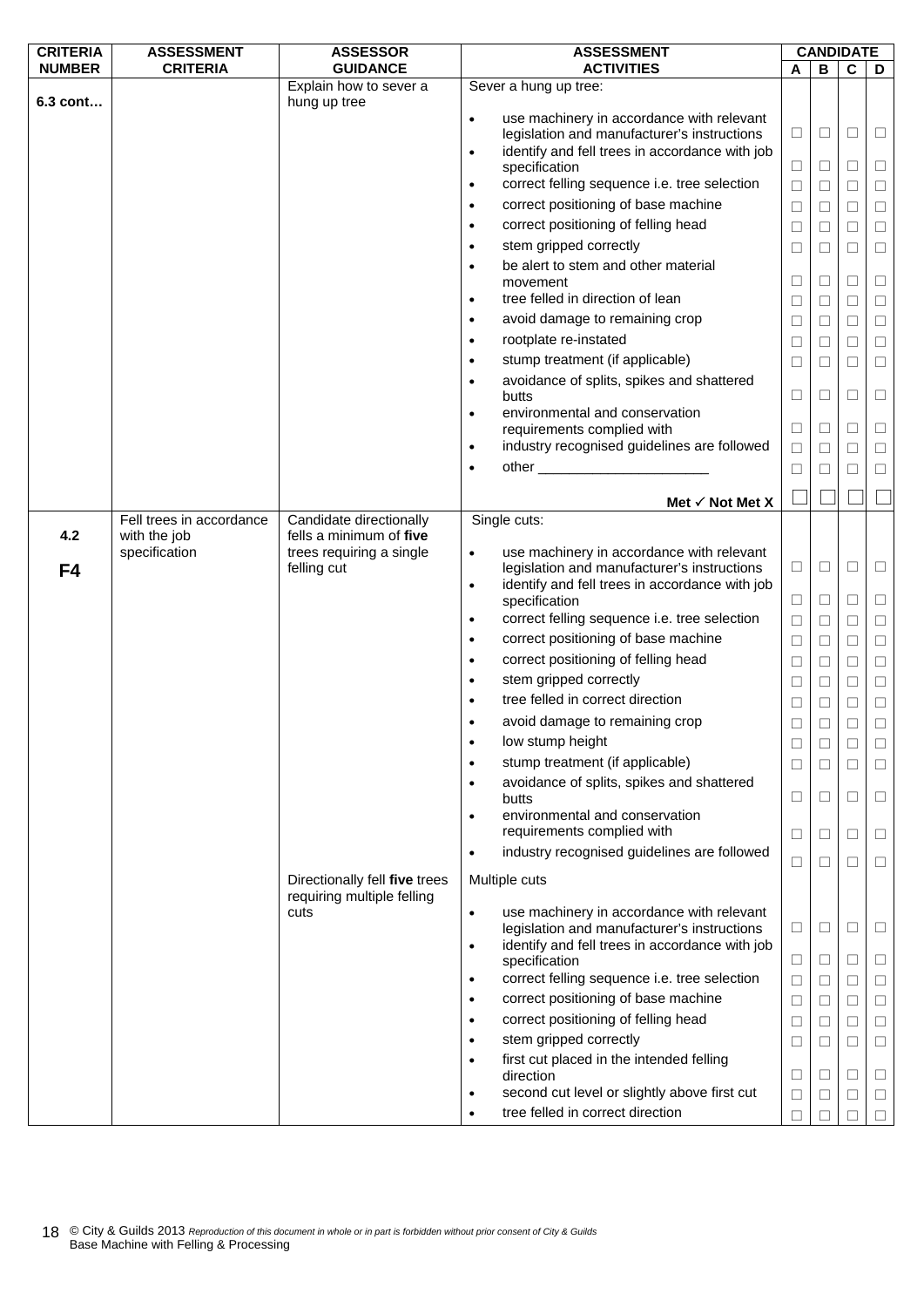| <b>CRITERIA</b> | <b>ASSESSMENT</b>        | <b>ASSESSOR</b>                             | <b>ASSESSMENT</b>                                                                                                                                                                                                              |        |         | <b>CANDIDATE</b>        |        |
|-----------------|--------------------------|---------------------------------------------|--------------------------------------------------------------------------------------------------------------------------------------------------------------------------------------------------------------------------------|--------|---------|-------------------------|--------|
| <b>NUMBER</b>   | <b>CRITERIA</b>          | <b>GUIDANCE</b>                             | <b>ACTIVITIES</b>                                                                                                                                                                                                              | A      | B       | $\overline{\mathbf{c}}$ | D      |
|                 |                          |                                             | avoid damage to remaining crop<br>$\bullet$                                                                                                                                                                                    | $\Box$ | $\Box$  | $\Box$                  | $\Box$ |
| 4.2 cont        |                          | Multiple cut cont                           | low stump height<br>$\bullet$                                                                                                                                                                                                  | $\Box$ | $\Box$  | $\Box$                  | $\Box$ |
|                 |                          |                                             | stump treatment (if applicable)<br>$\bullet$                                                                                                                                                                                   | □      | $\Box$  | $\Box$                  | $\Box$ |
|                 |                          |                                             | avoidance of splits, spikes and shattered<br>$\bullet$                                                                                                                                                                         |        |         |                         |        |
|                 |                          |                                             | butts                                                                                                                                                                                                                          | □      | $\Box$  | $\Box$                  | $\Box$ |
|                 |                          |                                             | environmental and conservation<br>$\bullet$                                                                                                                                                                                    |        |         |                         |        |
|                 |                          |                                             | requirements complied with                                                                                                                                                                                                     | □      | $\Box$  | $\Box$                  | $\Box$ |
|                 |                          |                                             | industry recognised guidelines are followed<br>$\bullet$                                                                                                                                                                       | $\Box$ | $\Box$  | П                       | $\Box$ |
|                 |                          | Thinning operations                         | Thinning                                                                                                                                                                                                                       |        |         |                         |        |
|                 |                          |                                             |                                                                                                                                                                                                                                |        |         |                         |        |
|                 |                          |                                             | fell to prevent damage to the stems<br>$\bullet$                                                                                                                                                                               | ⊔      | $\Box$  | ⊔                       | $\Box$ |
|                 |                          |                                             | machine positioned to avoid root, stem and<br>$\bullet$                                                                                                                                                                        |        |         |                         |        |
|                 |                          |                                             | branch damage                                                                                                                                                                                                                  | $\Box$ | $\Box$  | $\Box$                  | $\Box$ |
|                 |                          |                                             | position of product relative to standing trees<br>$\bullet$                                                                                                                                                                    | $\Box$ | $\Box$  | $\Box$                  | $\Box$ |
|                 |                          |                                             | thinning regime identified<br>$\bullet$                                                                                                                                                                                        | □      | $\perp$ | $\Box$                  | $\Box$ |
|                 |                          |                                             |                                                                                                                                                                                                                                |        |         |                         |        |
|                 |                          |                                             | Met $\checkmark$ Not Met X                                                                                                                                                                                                     |        |         |                         |        |
|                 | Describe how to          | Describe one from each                      | Double                                                                                                                                                                                                                         |        |         |                         |        |
| 6.2             | process trees            | Implication of processing                   |                                                                                                                                                                                                                                |        |         |                         |        |
|                 |                          |                                             | cut before fork<br>$\bullet$                                                                                                                                                                                                   | □      | $\Box$  | $\Box$                  | $\Box$ |
| P <sub>6</sub>  |                          | 1. double<br>2. shattered                   | zero measurement<br>$\bullet$                                                                                                                                                                                                  | □      | $\Box$  | $\Box$                  | $\Box$ |
|                 |                          | 3. diseased                                 | deal with double as two singles<br>$\bullet$                                                                                                                                                                                   | $\Box$ | $\Box$  | $\Box$                  | $\Box$ |
|                 |                          | 4. rotten dead                              | $\bullet$                                                                                                                                                                                                                      | $\Box$ | $\Box$  | П                       | $\Box$ |
|                 |                          | 5.<br>other malformed trees                 |                                                                                                                                                                                                                                |        |         |                         |        |
|                 |                          |                                             | Shattered                                                                                                                                                                                                                      |        |         |                         |        |
|                 |                          |                                             |                                                                                                                                                                                                                                |        |         |                         |        |
|                 |                          |                                             | optimize the value of the stem<br>cut to waste                                                                                                                                                                                 | ⊔      | $\Box$  | □                       | $\Box$ |
|                 |                          |                                             | $\bullet$                                                                                                                                                                                                                      | $\Box$ | $\Box$  | $\Box$                  | $\Box$ |
|                 |                          |                                             |                                                                                                                                                                                                                                | $\Box$ | $\Box$  | $\Box$                  | $\Box$ |
|                 |                          |                                             |                                                                                                                                                                                                                                |        |         |                         |        |
|                 |                          |                                             | <b>Diseased</b>                                                                                                                                                                                                                |        |         |                         |        |
|                 |                          |                                             | cut out diseased section<br>$\bullet$                                                                                                                                                                                          | □      | $\Box$  | $\Box$                  | $\Box$ |
|                 |                          |                                             | other experiences and the contract of the contract of the contract of the contract of the contract of the contract of the contract of the contract of the contract of the contract of the contract of the contract of the cont | $\Box$ | $\Box$  | $\Box$                  | $\Box$ |
|                 |                          |                                             |                                                                                                                                                                                                                                |        |         |                         |        |
|                 |                          |                                             | Rotten, Dead and malformed                                                                                                                                                                                                     |        |         |                         |        |
|                 |                          |                                             |                                                                                                                                                                                                                                |        |         |                         |        |
|                 |                          |                                             | maximise value<br>$\bullet$<br>$\bullet$                                                                                                                                                                                       | □      | $\Box$  | $\Box$                  | ⊔      |
|                 |                          | Procedure for setting log                   | Refer to operators manual                                                                                                                                                                                                      | $\Box$ | $\Box$  | $\Box$                  | $\Box$ |
|                 |                          | length                                      | $\bullet$                                                                                                                                                                                                                      | $\Box$ | $\Box$  | $\Box$                  | $\Box$ |
|                 |                          | How to decide which trees                   | outside the parameters of the processor<br>$\bullet$                                                                                                                                                                           | $\Box$ | $\Box$  | $\Box$                  | $\Box$ |
|                 |                          | should be prepared or                       | $\bullet$                                                                                                                                                                                                                      | □      | $\Box$  | П                       | $\Box$ |
|                 |                          | processed manually                          |                                                                                                                                                                                                                                |        |         |                         |        |
|                 |                          |                                             | Met $\checkmark$ Not Met X                                                                                                                                                                                                     |        |         |                         |        |
|                 | Process the felled trees | Minimum of ten trees to                     | Process trees according to site specification                                                                                                                                                                                  |        |         |                         |        |
| 4.1             | in accordance with the   | be processed                                |                                                                                                                                                                                                                                |        |         |                         |        |
|                 | job specification        |                                             | safely and efficiently<br>$\bullet$                                                                                                                                                                                            | ⊔      | $\Box$  | ⊔                       | $\Box$ |
| P <sub>4</sub>  |                          |                                             | branches removed methodically<br>$\bullet$                                                                                                                                                                                     | $\Box$ | $\Box$  | $\Box$                  | $\Box$ |
|                 |                          |                                             | excessive damage to stems<br>$\bullet$                                                                                                                                                                                         | □      | $\Box$  | $\Box$                  | $\Box$ |
|                 |                          | De-limb trees according to<br>specification | products are de-limbed cleanly and within<br>$\bullet$                                                                                                                                                                         |        |         |                         |        |
|                 |                          |                                             | the standard                                                                                                                                                                                                                   | Ц      | $\Box$  | □                       | $\Box$ |
|                 |                          |                                             | ensure that any brash is placed clear of<br>$\bullet$                                                                                                                                                                          |        |         |                         |        |
|                 |                          |                                             | timber zone                                                                                                                                                                                                                    | ⊔      | $\Box$  | □                       | $\Box$ |
|                 |                          |                                             | ensure that any damage to the remaining<br>$\bullet$<br>standing trees or to the environment is                                                                                                                                |        |         |                         |        |
|                 |                          |                                             | minimal                                                                                                                                                                                                                        |        |         |                         |        |
|                 |                          |                                             |                                                                                                                                                                                                                                | ⊔      |         |                         |        |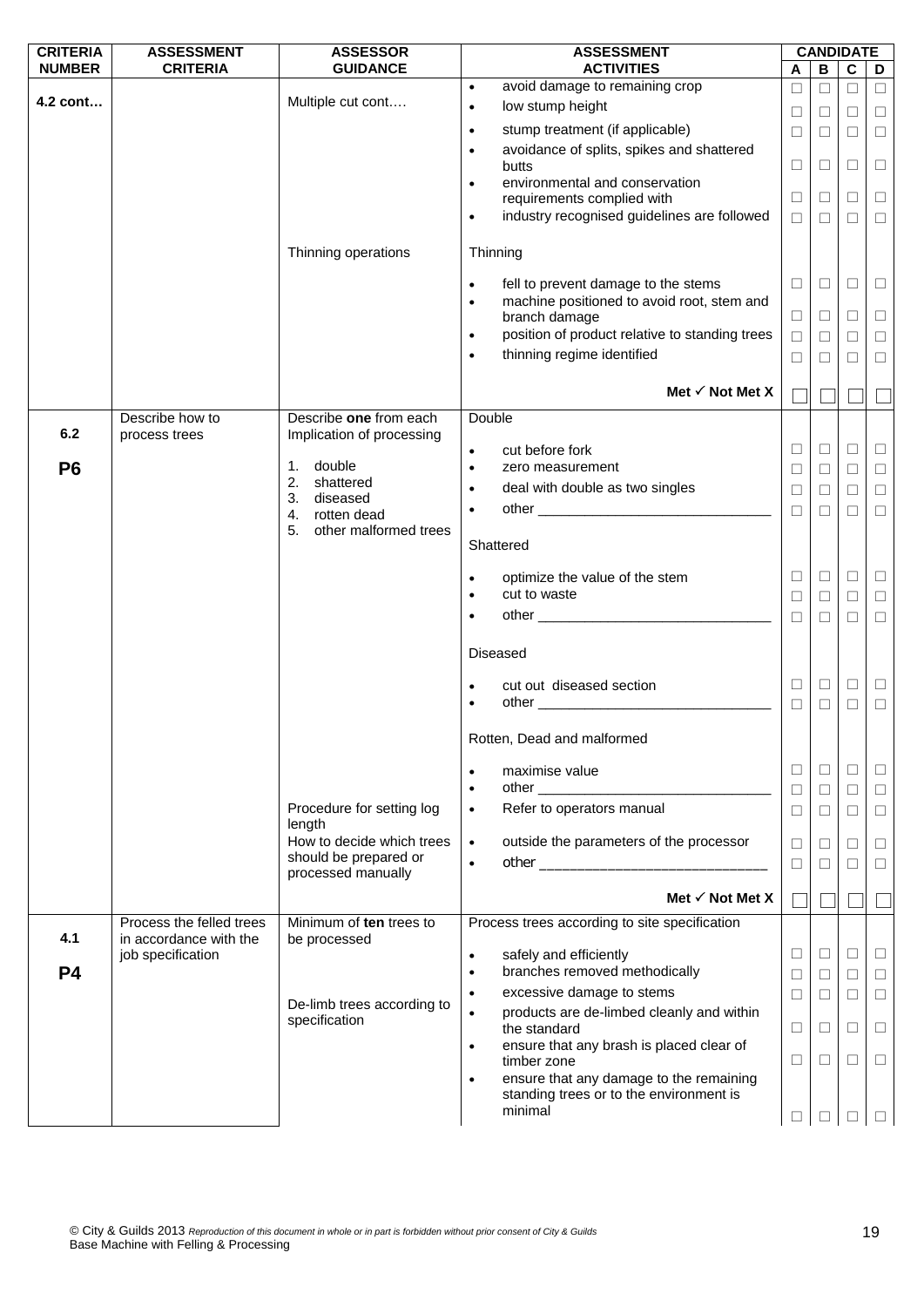| <b>CRITERIA</b>       | <b>ASSESSMENT</b>                                                                    | <b>ASSESSOR</b>                              | <b>ASSESSMENT</b>                                                                                                           |             |        | <b>CANDIDATE</b> |                  |
|-----------------------|--------------------------------------------------------------------------------------|----------------------------------------------|-----------------------------------------------------------------------------------------------------------------------------|-------------|--------|------------------|------------------|
| <b>NUMBER</b>         | <b>CRITERIA</b>                                                                      | <b>GUIDANCE</b>                              | <b>ACTIVITIES</b>                                                                                                           | A           | в      | $\mathbf c$      | D                |
| 4.1 cont              |                                                                                      | Crosscut trees according<br>to specification | Cross-cut<br>ensure products are not in the brash zone<br>$\bullet$<br>cross-cut to job specification<br>$\bullet$          | □<br>$\Box$ | ⊔<br>□ | □<br>$\Box$      | $\Box$<br>$\Box$ |
|                       |                                                                                      |                                              | saw not to be pointed at cab<br>$\bullet$                                                                                   | $\Box$      | П      | $\Box$           | $\Box$           |
|                       |                                                                                      |                                              | position machine correctly, safely and<br>$\bullet$<br>effectively                                                          | $\Box$      | □      | $\Box$           | $\Box$           |
|                       |                                                                                      |                                              | measuring device zeroed before processing<br>$\bullet$<br>begins                                                            | $\Box$      | П      | П                | $\Box$           |
|                       |                                                                                      |                                              | Met $\checkmark$ Not Met X                                                                                                  |             |        |                  |                  |
| 6.3<br>P <sub>6</sub> | Describe how to<br>measure log length to<br>ensure it meets<br>specification         | Ensure timber tolerances<br>are met          | regular checks on specification of<br>$\bullet$<br>processed timber during operation and<br>recognise malfunctions          | □           | □      | ⊔                | $\Box$           |
|                       |                                                                                      |                                              | measures manually with tape or other<br>$\bullet$<br>measuring device                                                       | □           | П      | П                | $\Box$           |
|                       |                                                                                      |                                              | Met $\checkmark$ Not Met X                                                                                                  |             |        |                  |                  |
| 4.2                   | Segregate logs to<br>enable ease of                                                  | Assessor to observe                          | Timber processed according to specification                                                                                 |             |        |                  |                  |
| <b>P4</b>             | extraction                                                                           |                                              | logs graded and segregated into<br>$\bullet$<br>specification                                                               | □           | ⊔      | □                | $\Box$           |
|                       |                                                                                      |                                              | organised timber zones are maintained<br>$\bullet$                                                                          | $\Box$      | $\Box$ | $\Box$           | $\Box$           |
|                       |                                                                                      |                                              | ensuring that any brash is placed clear of<br>$\bullet$<br>timber                                                           | $\Box$      | П      | $\Box$           | $\Box$           |
|                       |                                                                                      |                                              | stack logs to enable efficient extraction<br>$\bullet$                                                                      | $\Box$      | $\Box$ | □                | $\Box$           |
|                       |                                                                                      |                                              | Met $\checkmark$ Not Met X                                                                                                  |             |        |                  |                  |
| 1.3                   | Carry out work<br>specification in<br>accordance with                                | Assessor to observe                          | All activities must be completed in a way<br>$\bullet$<br>which protects the operator and those<br>around them.             |             |        |                  |                  |
| <b>B/F/P1</b>         | relevant legislation,<br>industry good practice<br>and maintain health and<br>safety |                                              | Met $\checkmark$ Not Met X                                                                                                  |             |        |                  |                  |
| 1.4                   | Carry out work to<br>minimise environmental<br>damage                                | Assessor to observe                          | It is ensured that any possible<br>$\bullet$<br>environmental damage is minimised at all<br>times during on site operations |             |        |                  |                  |
| <b>B/F/P1</b>         |                                                                                      |                                              | Met $\checkmark$ Not Met X                                                                                                  |             |        |                  |                  |
| 4.3                   | Use machinery in<br>accordance with                                                  | Assessor to observe                          | Use machinery in accordance:                                                                                                |             |        |                  |                  |
|                       | relevant legislation and                                                             |                                              | relevant legislation and manufacturer's<br>$\bullet$                                                                        |             |        |                  |                  |
| F/P4                  | manufacturer's                                                                       |                                              | instructions                                                                                                                | □           | $\Box$ | □                | $\Box$           |
|                       | instructions                                                                         |                                              | $\bullet$                                                                                                                   | □           | $\Box$ | $\Box$           | $\Box$           |
|                       |                                                                                      |                                              | Met √ Not Met X                                                                                                             |             |        |                  |                  |